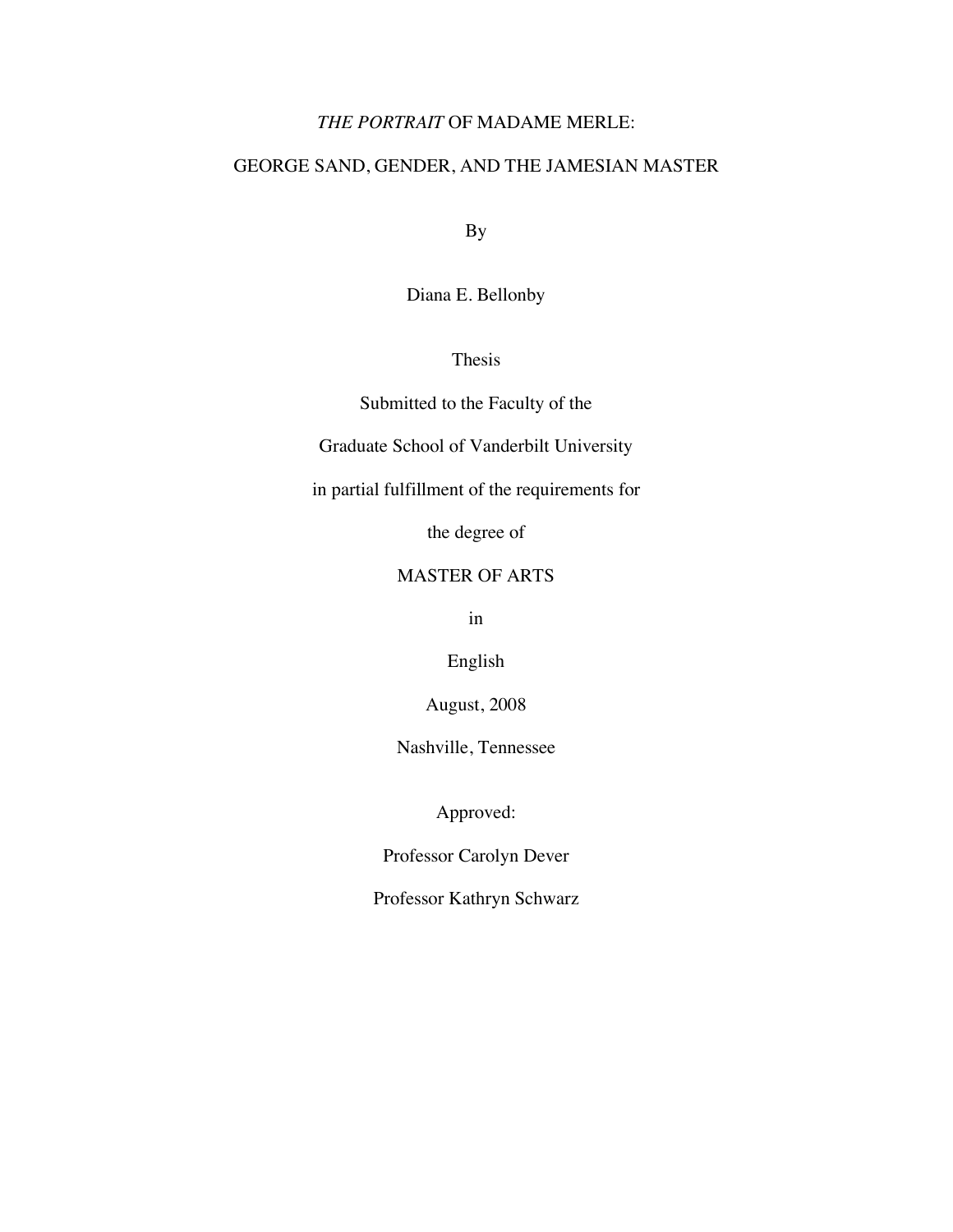#### **Introduction**

"It is the ladies," writes Henry James in a discussion of George Sand, "who have lately done most to remind us of man's relations with himself."<sup>1</sup> The author's "relations with"—and *of*—himself as a man who sought mastery of the art of fiction serve a central function in his life's work, especially in his self-consciously monumental New York Edition. The self-presentations embodied in James's critical and fictional literature derive from two principal concerns: 1) calculating the constitution of superior fiction through critical intercourse with other masters, and 2) navigating the question of gender amidst accusations of effeminacy.<sup>2</sup> Indeed, the very quality in George Sand that inspires James's observation about male self-reflection is her personal and literary "masculinity." Among the writers James copiously critiqued, including Eliot, Hawthorne, Turgenev and Trollope, George Sand and Honoré de Balzac hold unique positions as objects of his loyalty, intrigue, and reverence. Both are figures James praises throughout his career, not only for their masterly skills—Balzac "is the first and foremost member of his craft" and Sand "the greatest of all women of letters"—but for what one might call their masterly performances of masculinity.<sup>3</sup> If Balzac presents a hyperbolic (antifeminist) masculine ideal, Sand, who "hangs together perfectly if judged as a man," similarly supplies James with what Leland Person rightly identifies as "an artistic doppelganger."<sup>4</sup>

In an 1868 essay on Sand, James posits Balzac and Sand as authors strikingly distinct yet destined to be compared by the "intelligent reader," who

will, at times, be harassed with the feeling that it behooves him to choose between them and take up his stand with the one against the other. But, in fact, they are not mutually inimical, and the wise reader, we think, will take refuge in the reflection that choosing is an idle business, inasmuch as we possess them both.<sup>5</sup>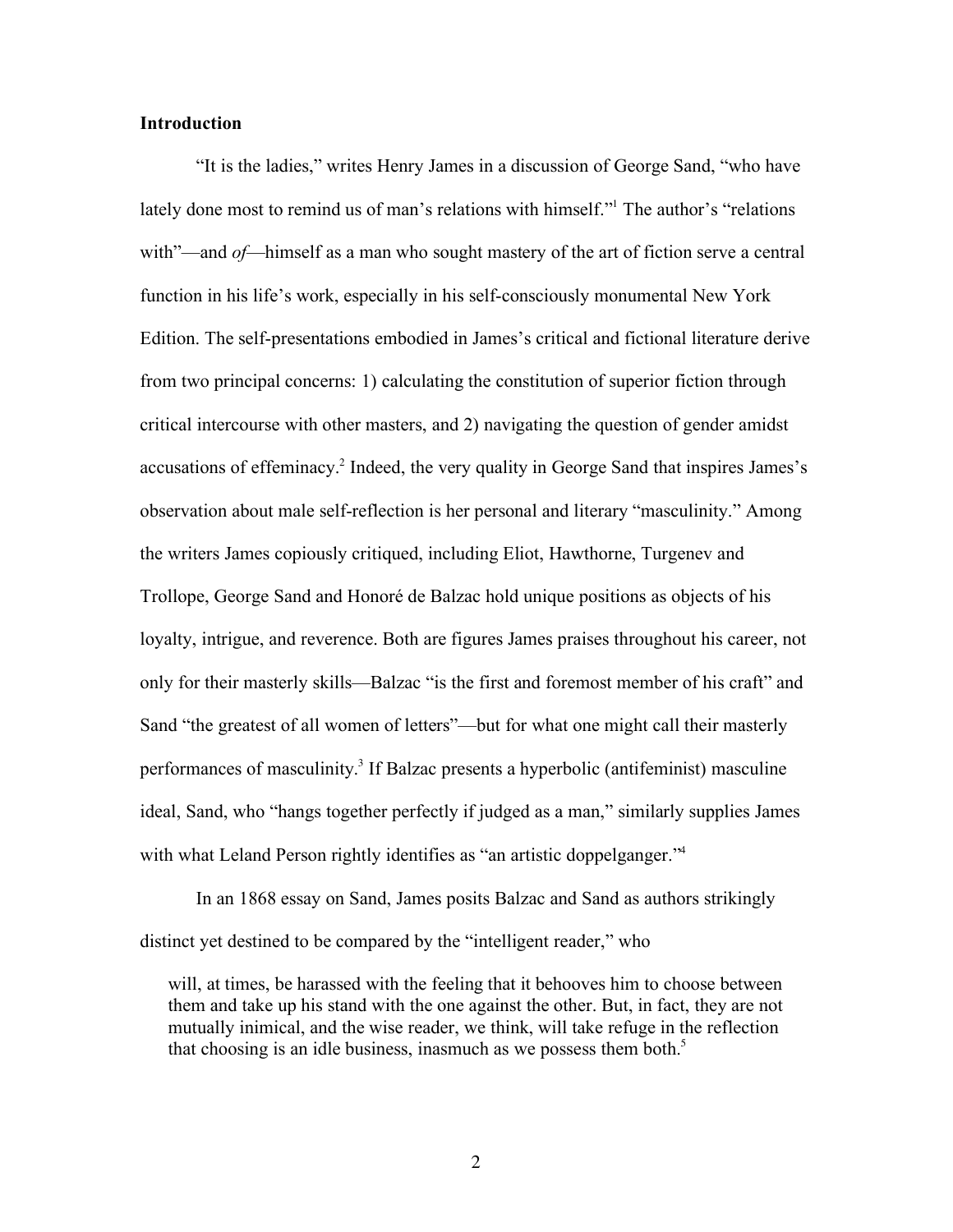James's claim to "possess[ing] them both" reflects the intimate intellectual dialogue between his perceptions of Balzac and Sand and his fraught, ever evolving construction of an ideal authorial self. For James, to possess the strengths of both Balzac and Sand is to possess the ambivalently gendered literary authority produced by such a combination—one that is in fact desirable, not problematized by the merging of "mutually inimical" forces. As Person astutely argues in *Henry James and the Suspense of Masculinity* (2003), James's novels imagine a plurality of masculinities inspired, in great part, by his anxious engagement with Sand's unparalleled "improvisation" of maleness. Significantly, while James famously touts Balzac as his literary father, he never names a forebear among his favored female writers, with whom he maintains conflicted relationships. James relegates female literary influence to the realm of secrecy, or perhaps impossibility, most likely in an effort to preserve his carefully crafted, if ultimately unconvincing, masculine image. James's anxiety about the figure of the successful woman writer, the complex influence of his fascination with George Sand's "very masculine" "genius," and the notion of Sand as James's secret literary mother—or *father*—guide my inquiry into the self-projections that riddle the New York Edition of *The Portrait of a Lady*.

In the following essay, I argue that, together, Madame Merle and Gilbert Osmond enact James's self-reflexive, doubly gendered mandate for literary mastery. In the first part, I chart the connective tissue between James's critical writings about George Sand and his characterization of Madame Merle, *The Portrait*'s notorious secret mother. Ingredients central to James's understanding of Sand reemerge in Madame Merle, such that attributes about which—and often language with which—he judges Sand shape his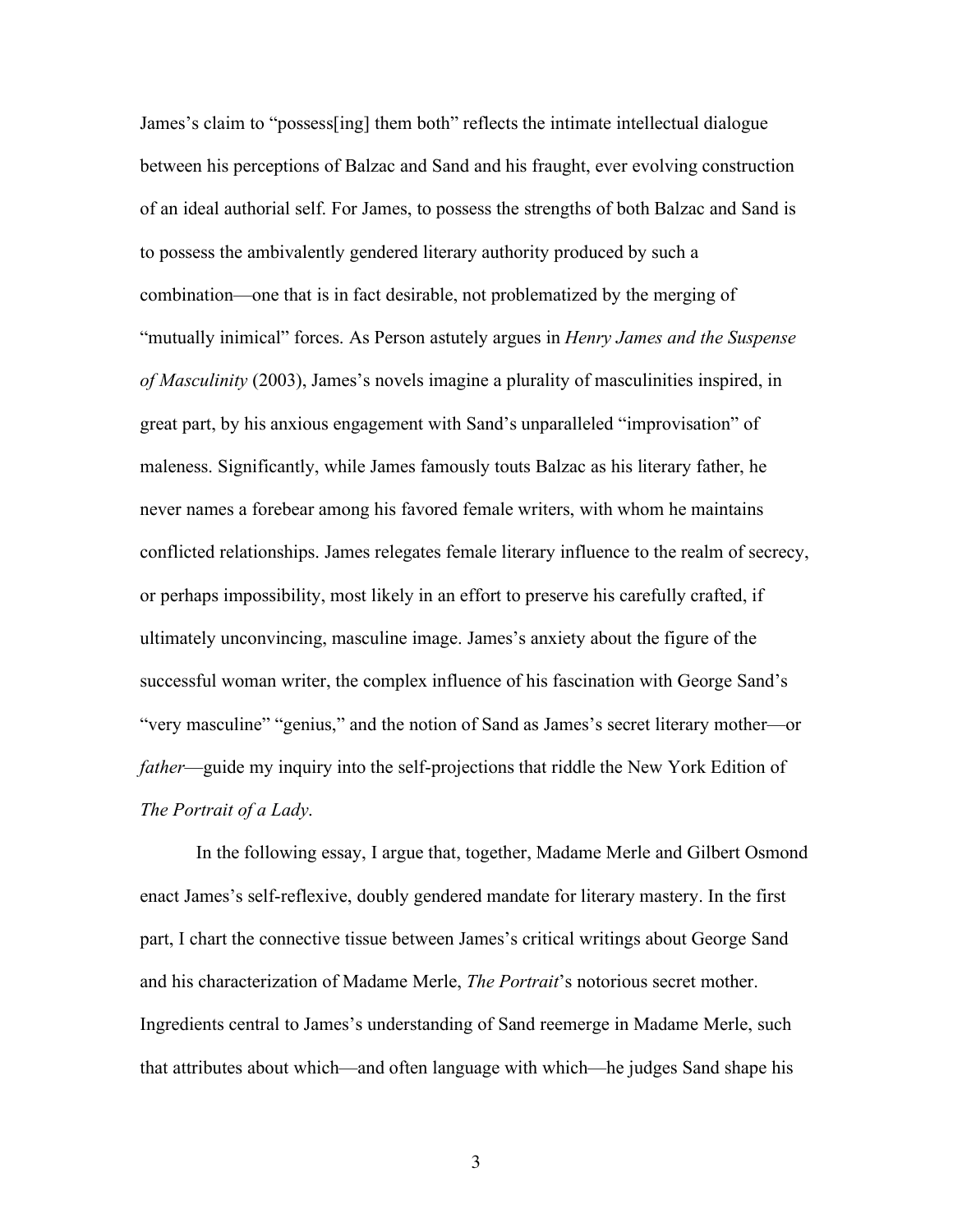portrayal of the novel's "great artist" (432). In mapping Sand as a likely muse for Madame Merle, I address the analogously paradoxical positions within which James traps each woman, focusing my comparative analysis on questions of performativity, gender, and marriage.

In the second part of this essay, I rely on Carolyn Dever's *Death and the Mother from Dickens to Freud: Victorian Fiction and the Anxiety of Origins* (1998) to interpret Madame Merle's diversely metaphorical role as the text's secret mother. Returning to the framing questions raised in James's comparisons of Balzac and Sand, I extend my reading of Madame Merle to address the novel's navigation of gendered forms. I argue that James figures his own self-conscious agenda for achieving literary mastery, and the gender politics upon which that achievement depends, in the battle between Osmond and Madame Merle over the authority to craft Isabel's and Pansy's characters.

#### **Performing Masculinity, Performing Art: George Sand and Madame Merle**

James's interest in George Sand spans the course of his career and is primarily documented in nine texts written between the years 1868 and 1914. The four texts which pre-date James's 1881 *Portrait*, as well as the two published in 1897 and 1902, contain a wealth of characterizations that reemerge in the fictional portrait of Madame Merle. One may discover perhaps the most conspicuous connections between the two ladies in Madame Merle's name. The French prefix, *Madame*, distinguishes Serena Merle as at once the only character with a French affiliation and the character best known for her performance—or Sandian "improvisation"—of identity, for she hails from the inglorious city of Brooklyn and resides variously in England and Italy, not in France. The "serenity"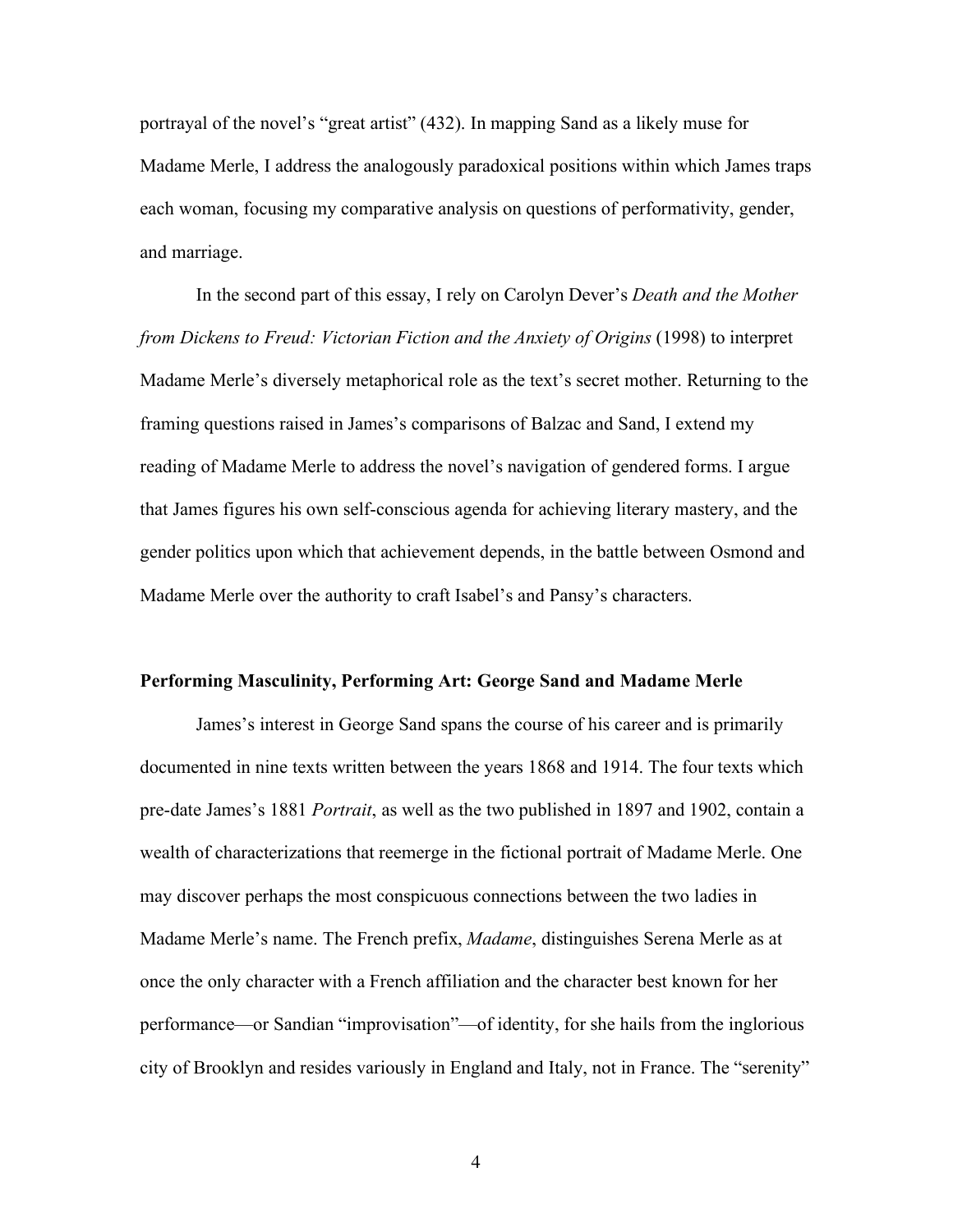that inspires the name "Serena" appears half a dozen times in James's essays on Sand, who, for him, remained "to the last day serene and superior." The fact that we learn Madame Merle's full name only twice over the course of the narrative heightens the personal mystery her character evokes: "'She's too fond of mystery,'" explains Lydia Touchett; "'that's her great fault'" (153). In Sand's case, "one felt shut off from her by a sort of vail [sic] or film."<sup>7</sup> As a self-proclaimed "sphinx"—a label that greatly appeals to James—Sand presents a magnetic sense of personal mystery, which James discusses variously as the "question" or the "riddle" of the lady—or rather, the gentleman, depending on the passage you read.<sup>8</sup>

The term "Merle" signifies a species of blackbird, a creature known, particularly in cultural contexts, for its melodious song. The songbird, moreover, constitutes one of James's favorite metaphors for describing Sand's literary capacity: the novelist "wrote as a bird sings"; "she told stories as a nightingale sings"; she "best answers to Shelley's description of the skylark singing"; and she perfectly suits Victor Hugo's estimation of her "sonorous soul which was, as it were, the Æolian harp of our time."<sup>9</sup> Just as George Sand's characters, according to James, "move to such a persuasive music that we watch them with interest," so Isabel Archer "'w[as] marching away'" while Madame Merle "" was really beating the drum"  $(284)$ .<sup>10</sup> Sand, in what is arguably James's loveliest formulation, "holds in her hands a stringed instrument composed of the chords of the human soul."<sup>11</sup> Importantly, James also imagines Jane Austen as a songbird, but he leverages the symbol in a pejorative appraisal: "Austen, with all her light felicity, leaves us hardly more curious of her process,…, than the brown thrush who tells his story from the garden bough."12 If James considered the songbird an especially suitable tool for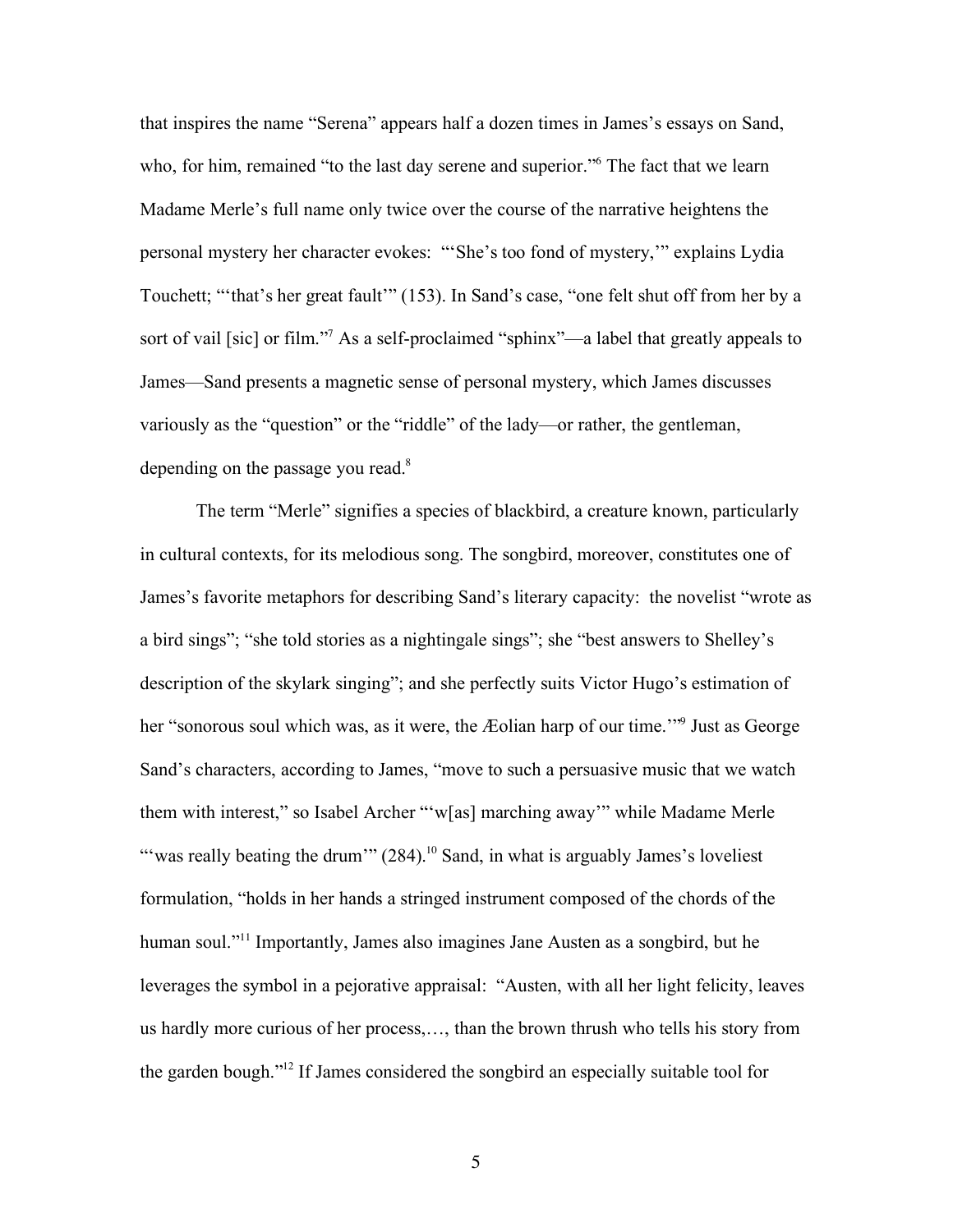portraying women writers, his employment of the metaphor to describe Madame Sand marks the most emphatic and laudatory of critical instances, for he perceives Sand as at once a "nightingale" and the "Æolian harp of our time," who can play "the chords of the human soul."

The musical instrument most often associated with Madame Merle, however, is the piano. We first encounter "the gathering shades," as James phrases it in his 1908 Preface, "of this personage," with her back turned and face hidden as she plays the piano in the Gardencourt parlour (14). Her exquisite soundtrack entices Isabel to discover the identity of the faceless musician. This undertheorized introduction at once heralds Madame Merle's "sonorous" performance of the art of character and invites a reading of her figure's gender indeterminacy. At first, Isabel can only conclude that "[t]his person was neither Ralph nor his mother" (151). Once she settles her eyes upon the stranger, "[t]his back—an ample and well-dressed one—Isabel viewed for some moments with surprise" (151). An androgynous body part yields our first visual impression of Madame Merle, while contributing to her aura of secrecy, for that "surpris[ing]" expanse composes the back of her person, and thus, the concealment of her countenance. This introduction, I would argue, underscores Madame Merle's defining characteristic: she is always already performing her own absence.

In what contributes to her persistent self-mystification, Madame Merle flouts comprehension "in any detachment or privacy, [for] she existed only in her relations, direct or indirect, with her fellow mortals" (167). Her self—a present absence—is composed of the selves of others. Fittingly, existing only in one's fictional "relations" constitutes the condition of the author. James strengthens Madame Merle's association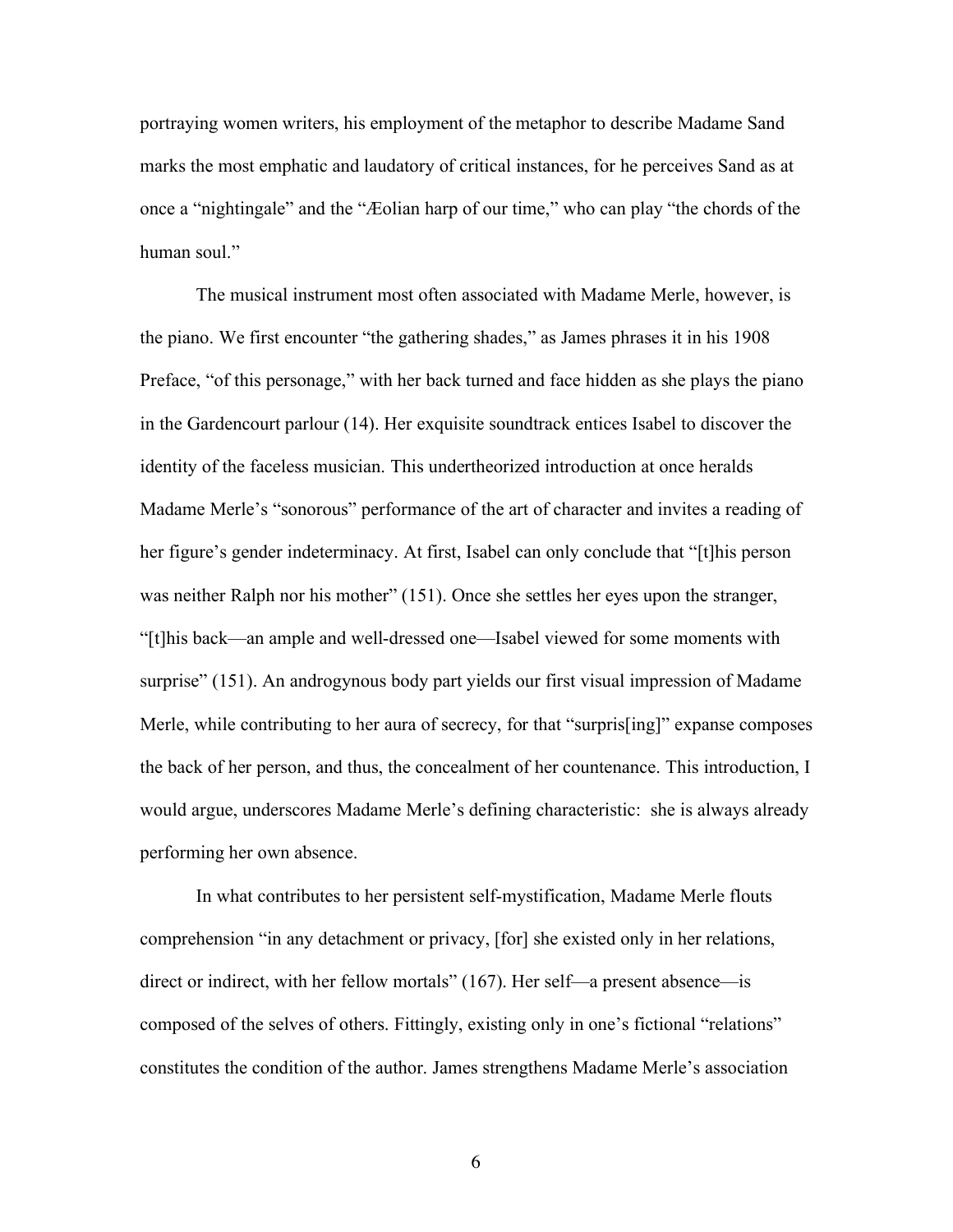with the figure of the author by emphasizing her engagement in the literary arts: for her, "something was always turning up to be written about" (166). The performativity, range, nature, and influence of Madame Merle's artistry—from her piano playing to her "innumerable letters" to her wildly effective figuration of Isabel—correspond to the authorial attributes of George Sand as James critiques them. Sand, who creates "singularly loquacious and confidential" novels, exhibits "a greater fecundity, considering the quality of her work, than any writer of our day."<sup>13</sup> What's more, her "great quality from the first was the multiplicity of her interests."<sup>14</sup> James devotes nearly an entire chapter of *The Portrait of a Lady* to meticulous elaboration of Madame Merle's "fecund" artistry, the "multiplicity" of her aesthetic interests, and her "loquacious and confidential" discourses with Isabel, the consummate object of her artfulness. As if to exaggerate her expansiveness as such, James's narrator observes, "[i]t was as if somehow she had all society under contribution, and all the arts and graces it practiced" (166). When Madame Merle

was neither writing, nor painting, nor touching the piano, she was usually employed upon wonderful tasks of rich embroidery, cushions, curtains, decorations for the chimney-piece; an art in which her bold, free invention was as noted as the agility of her needle. She was never idle… (166-7)

James describes both Madame Sand and Madame Merle as "free" and "comprehensive," or "complete." Sand's literary mind, he writes, "seems not to have isolated and contracted itself in the regions of perception, but to expand with longing and desire."<sup>15</sup> Likewise, until Gilbert Osmond asserts his own authority over Isabel, "Madame Merle's expansive presence under[goes] no contraction" (429). In other such instances, James uses the same terms to characterize both women's treatment of their subjects. For example, Madame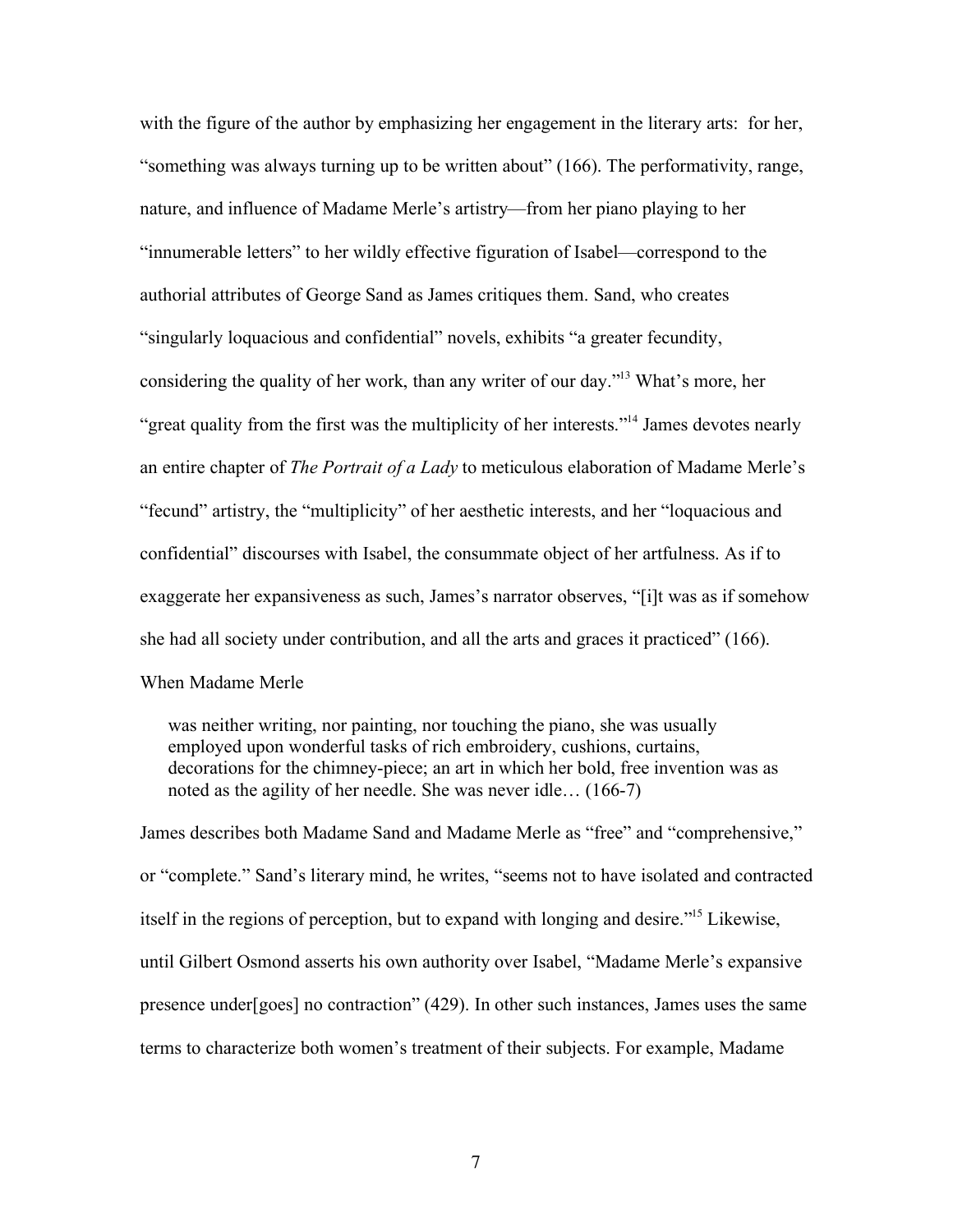Sand possesses a novelist's "tender appreciation of actuality," a quality Madame Merle explicitly appreciates in Isabel: ""you've the great thing—you've actuality"  $(170)^{16}$ 

For James, Sand's "great literary faculty was a matter of intuition," not training, and her art was an airy "improvisation," not a product of fastidious attention. Similarly, Madame Merle's arts follow not from formal instruction or application, but from being "so wise and so easy, and still mak[ing] so light of it": she "made no more of brushing in a sketch than of pulling off her gloves" (166). Just as Madame Sand "never postured at all as a woman of letters," so Madame Merle "appeared to impute scant worth to anything she did"  $(167)$ .<sup>17</sup> While James emphasizes their comparable humility, however, he also identifies a shared idiosyncrasy of self-defensiveness. In citing the few traits that hinder the "generosity of her genius," James notes Madame Sand's "peculiar power of selfdefence, her constant need to justify, to glorify, to place in a becoming light, to "arrange,"…, those errors and weaknesses in which her own personal credit may be at stake."<sup>18</sup> This "need to justify" by careful symbolic "arrange[ment]" reappears in *The Portrait*, in which the narrator reiterates Madame Merle's practice of refusing to retract an awkward statement, of instead amending each conversational blunder by re-presenting it "in a becoming light."<sup>19</sup> This habit strikes one as unsurprising, however, since she manifests Madame Sand's "masterly study of composure": whereas Madame Sand "clos[ed] her door…against the very approach of irritation and surprise," so "it was disconcertingly difficult to surprise" Madame Merle (164).<sup>20</sup>

The portrait of Madame Merle, most importantly, represents an artist-heroine who shares the complexly gendered distinctions James perceives in Madame Sand. In his reviews and essays on the author, James constantly attempts to distinguish between the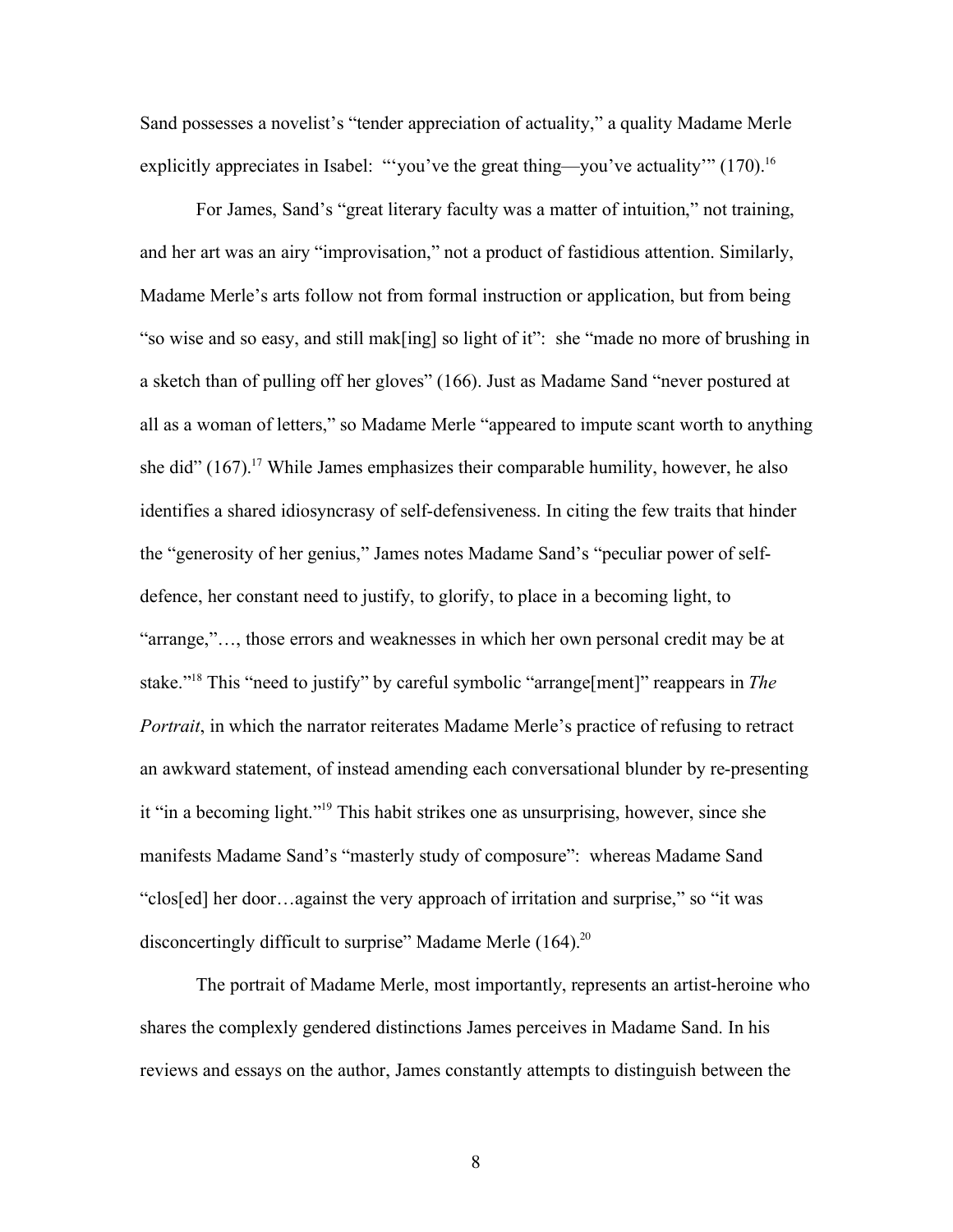"masculine" and "feminine" aspects of her aptitude. In one such attempt, he claims Sand has "all a woman's loquacity, but... never a woman's shrillness."<sup>21</sup> With characteristic ambiguity, he judges, "[w]hat was feminine in her was the quality of her genius; the quantity of it—its force, and mass, and energy—was masculine, and masculine were her temperament and character."<sup>22</sup> James attributes the songbird's "great weakness"—her "peculiar want of veracity" and the resulting "falsity of tone" in some of her stories—to the fact of her (French)womanhood.<sup>23</sup> "There is something," he writes, "in George Sand's genius [that is] very masculine; but our final impression of her always is that she is a woman and a Frenchwoman"; and women "do not value truth for its own sake, but only for some personal use they make of it."<sup>24</sup> This dubiously feminized act of tale-telling, the exercise of "investing objects with a graceful drapery of her own contrivance," is the very skill Madame Merle necessarily cultivates in her desperate effort to contain the secret of her maternity.<sup>25</sup> In fact, her character's fundamental narrative function is to help paint the 'portrait of a lady' by performing seductive fabrications—about herself and others, but, above all, about her maternal relationship to Pansy—to direct the development of Isabel Archer. If Madame Sand "constantly strikes these false notes," Madame Merle strikes almost exclusively "false notes" for what James phrases as the "personal use [she] may make of [them]."<sup>26</sup>

Analysis of the "great strength and great weakness" mirrored in the Madame Sand and Madame Merle of James's imagination illustrates the paradoxical position into which he casts them. While George Sand's feminized failings lay in her occasional "falsity," her masculinized strength lies in being "the great *improvisatrice* of literature," a quality James rearticulates as her "determination to address herself to life at first hand."<sup>27</sup>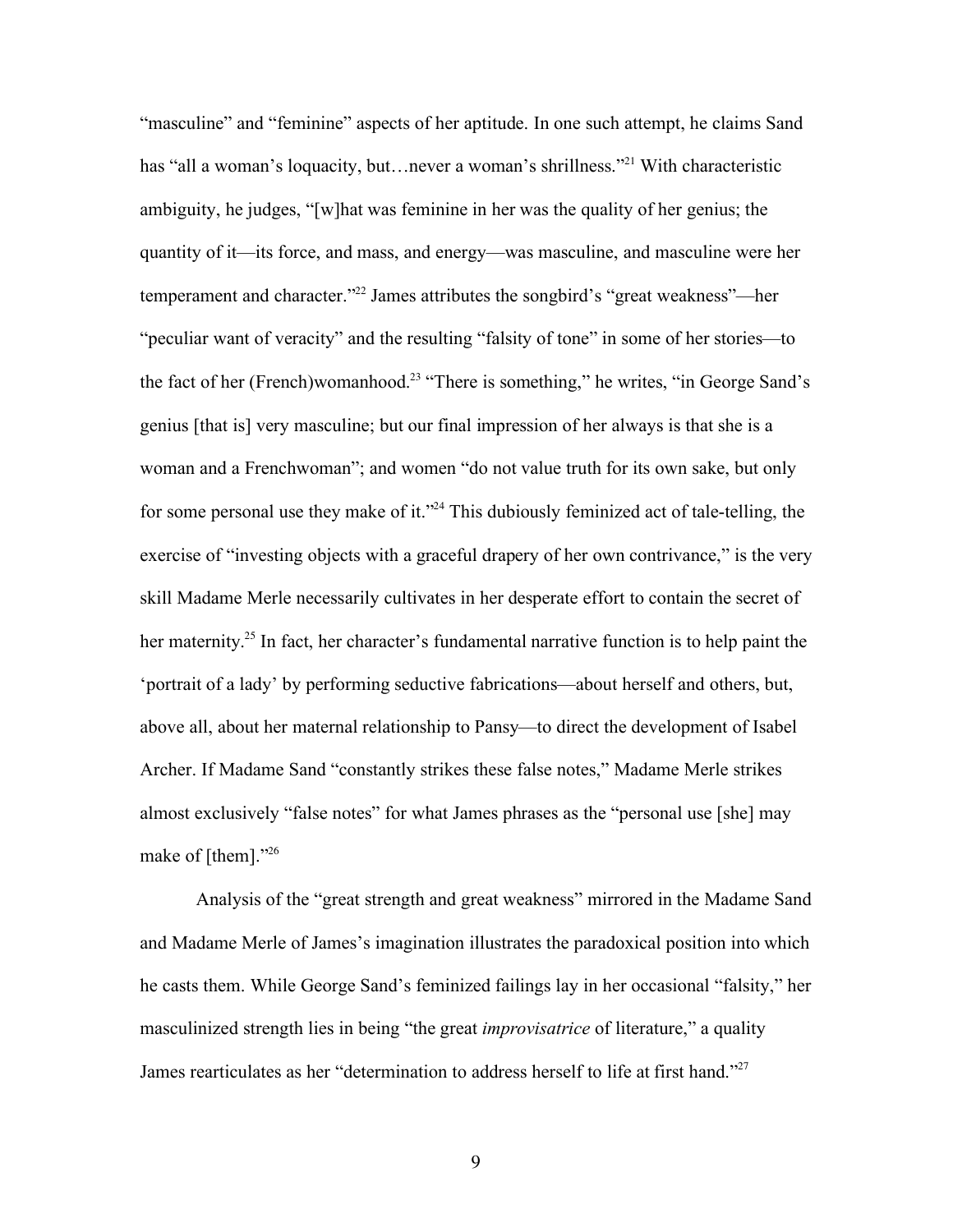According to James, "making acquaintance with life at first hand is, roughly speaking, the great thing that, as a woman, Madame Sand achieved.<sup>228</sup> He goes on to clarify that "[s]uch a disposition was not customary, was not what is usually called womanly."<sup>29</sup> Indeed, this "first hand" "improvisation" of life means the performance of masculinity: "It is not simply that she could don a disguise that gaped at the seams, that she could figure as a man of the mere carnival or pantomime variety, but that she made so virile, so efficient and homogeneous a one.<sup>330</sup> In grappling with Sand's art of fiction, James wavers between hailing her impeccable disguise and detecting its occasional exposure. The success of her "homogeneous" performance of masculinity, thus, becomes the point of orientation for understanding her literary mastery. Furthermore, according to the standard set by this formula, mastery presents an ultimately unachievable ideal for a writer who cannot escape identification as "a woman and a Frenchwoman."

As with James's essays on Sand, *The Portrait of a Lady* abounds with overdetermined descriptions of its artist-heroine's performativity. The most conspicuous instance occurs when Isabel contemplates Madame Merle in terms that accurately define her condition: "there was a corner of the curtain that never was lifted; it was as if she had remained after all something of a public performer, condemned to emerge only in character and in costume" (212, 274-5). James also carefully highlights her Sandian performance of "the art of life": "It was as if she had learned the secret of it—as if the art of life were some clever trick she had guessed" (337). If Madame Merle does not explicitly perform masculinity, she performs the absence of maternity and its attendant self-negations. Both George Sand and Madame Merle embody the paradox of the "false" female subject as delineated in James's texts. That is, performing an ideal constitutes the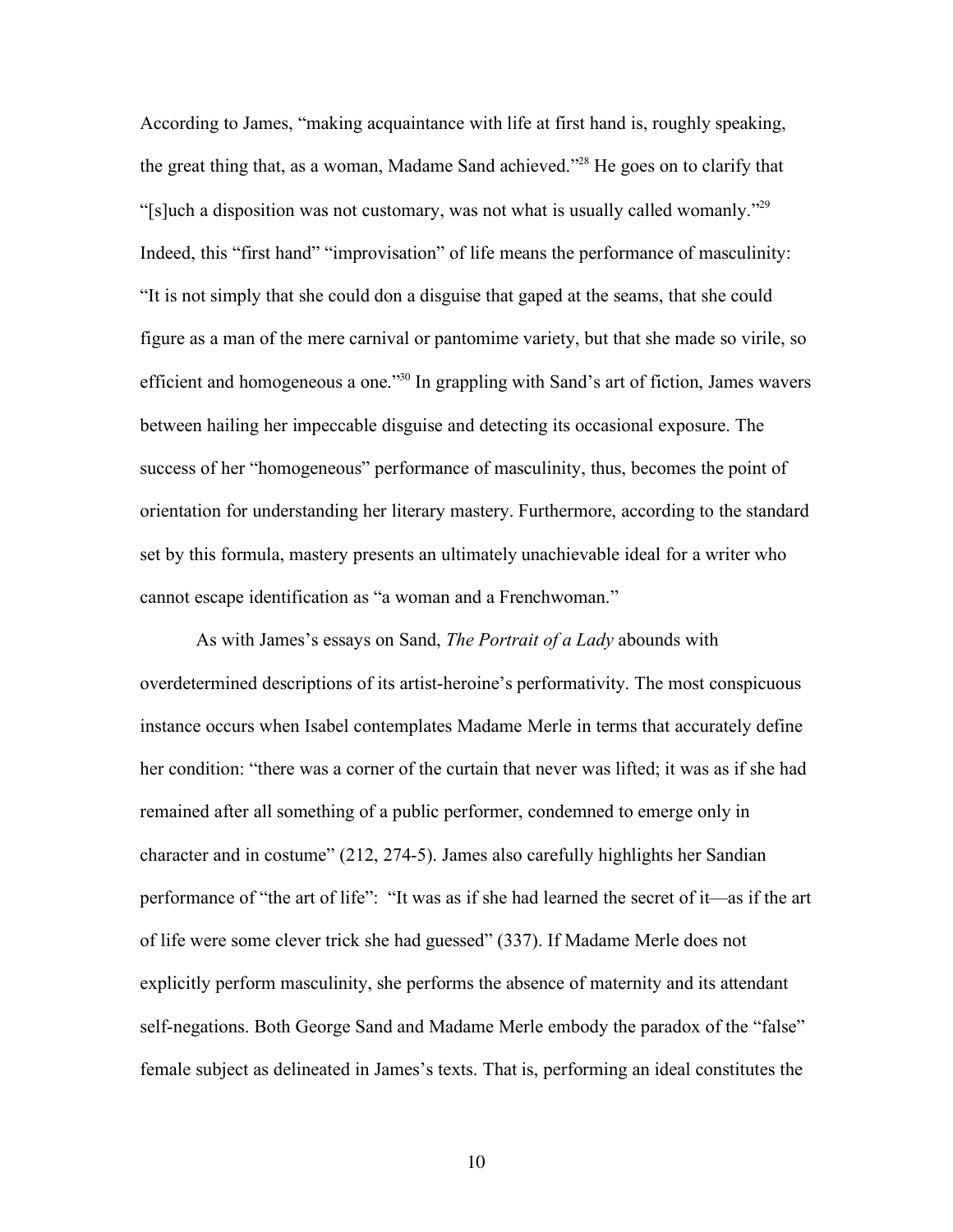source of both her success and her failure. James entraps his ladies' performance art, as it were, in a gendered schema according to which Madame Sand's womanhood and Madame Merle's motherhood render their productions inescapably fallible, even selfdestructive, in the very act of their effectiveness.

Chief among the topics that interest James in his depictions of George Sand and Madame Merle is the question of marriage and its contribution to their respective tragedies. Both women suffer famously unsuccessful marriages and subsequent love affairs, which leave them independent in their final days. In a 1902 essay on Sand's controversial affair with Alfred de Musset, James defines the "real moral tragedy" of her life as her failure to find a male counterpart, for whom she had "ingenuously spent much of her early life in looking."<sup>31</sup> Significantly, James diagnoses the cause of this failure as her mastery of masculinity, which nullifies the possibility of heterosexual union: "the whole lesson of the picture is precisely in the disconcerting success of her system."<sup>32</sup> That is, her success in achieving masculinity—indeed, in "surpass[ing]" it—means she "was more masculine than any man she might have married" and "too imperious a force, too powerful a machine, to make the limits of her activity coincide with those of wifely submissiveness."<sup>33</sup> Borrowing Balzac's assessment, James insinuates that she "'repel[led]'" men, that she proved an unmatchable female "man," whose search for a husband was simply a "mistake."

Like Sand, Madame Merle "'hoped she might marry a great man,'" Countess Gemini tells Isabel; "'that has always been her idea. She has waited and watched and plotted and prayed; but she has never succeeded'" (453). Does the novel's resolution—or lack thereof—follow the logic James employs in striving to explain the "moral tragedy"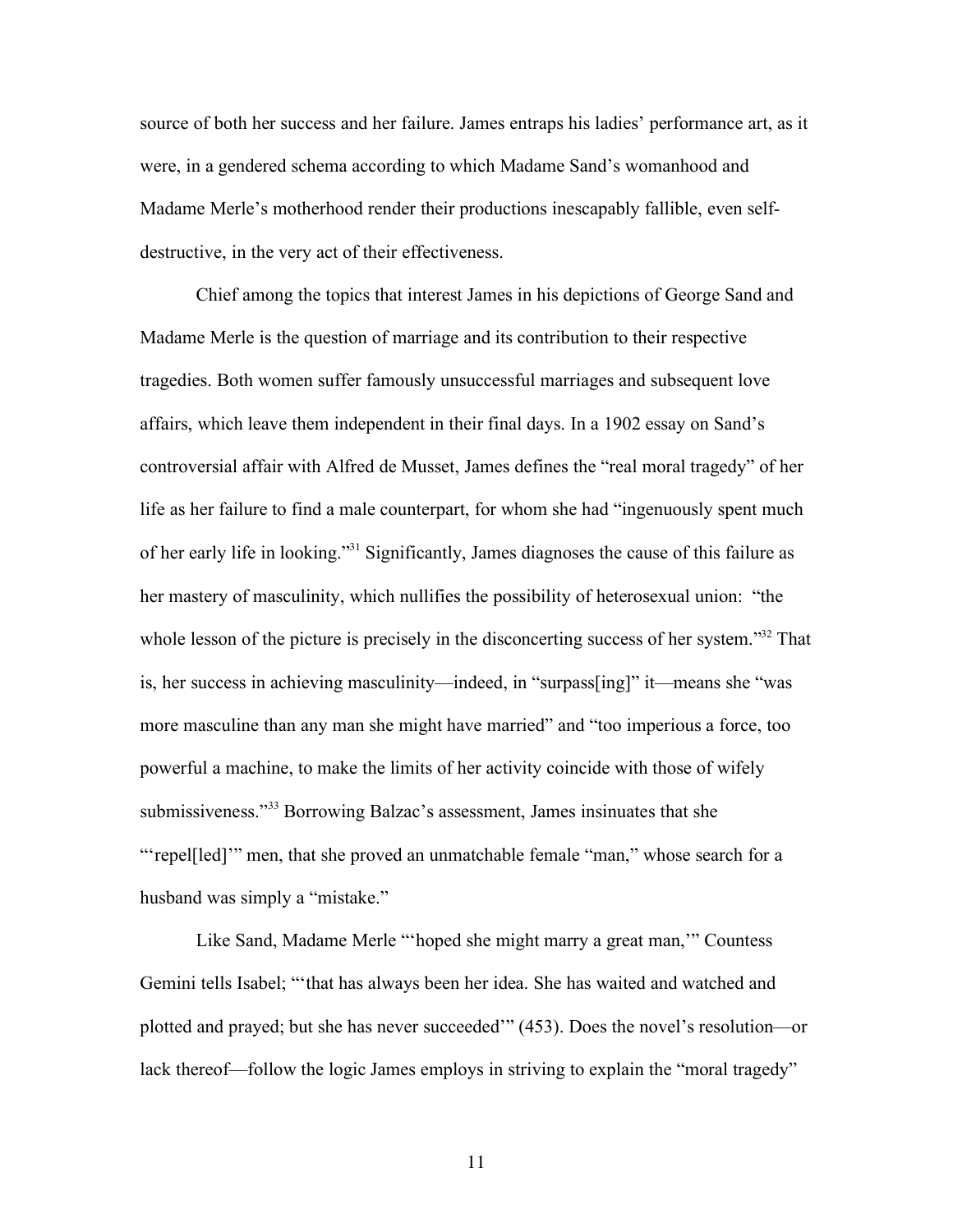of George Sand? He correlates the two figures, I would argue, as closely as possible without naming the problem of gender. If Madame Sand is "too imperious a force," too masculine, too successful, to find a male equivalent, Madame Merle is "'too good, too kind, too clever, too learned, too accomplished, too everything'"—"'she pushes the search for perfection too far" —to find her own match (216).<sup>34</sup> While Lydia Touchett and Isabel at first support her, she "repels" Ralph, Osmond, and Pansy, all of whom consistently condemn her.<sup>35</sup> James paints Madame Merle not as a woman, but as, in Ralph's words, "'the great round world itself!'" (216). Such utter consummation, Ralph explains, "'acts on my nerves'" (216). The perfection of her fertile, aestheticized social performance, and the secrets contained by it, produce a narrative demise that evolves, in a deeply and diversely ironic turn, as her gradual alienation from the community of characters she helps create.

In James's portraits of Madame Sand and Madame Merle, life and art are indistinguishable. The songbirds possess qualities—loquacity, fluidity, falseness—that align them with James's critical perception of Victorian women writers.<sup>36</sup> The performances of self through which they defy his standards of "feminine" form, however, fuel mysteries that envelope their personas, and in Madame Merle's case, drive the plot of the novel. In embodying a woman writer comprehensible to James (and Balzac) only as an exquisitely approximated man, George Sand represents an unresolvable "riddle." Our final textual impression of Madame Merle is of an equally unnamable enigma: "The only thing to regret was that Madame Merle had been so—well, so unimaginable. Just here [Isabel's] intelligence dropped, from literal inability to say what it was that Madame Merle had been" (465). This indefinability of influence, I argue, derives from Madame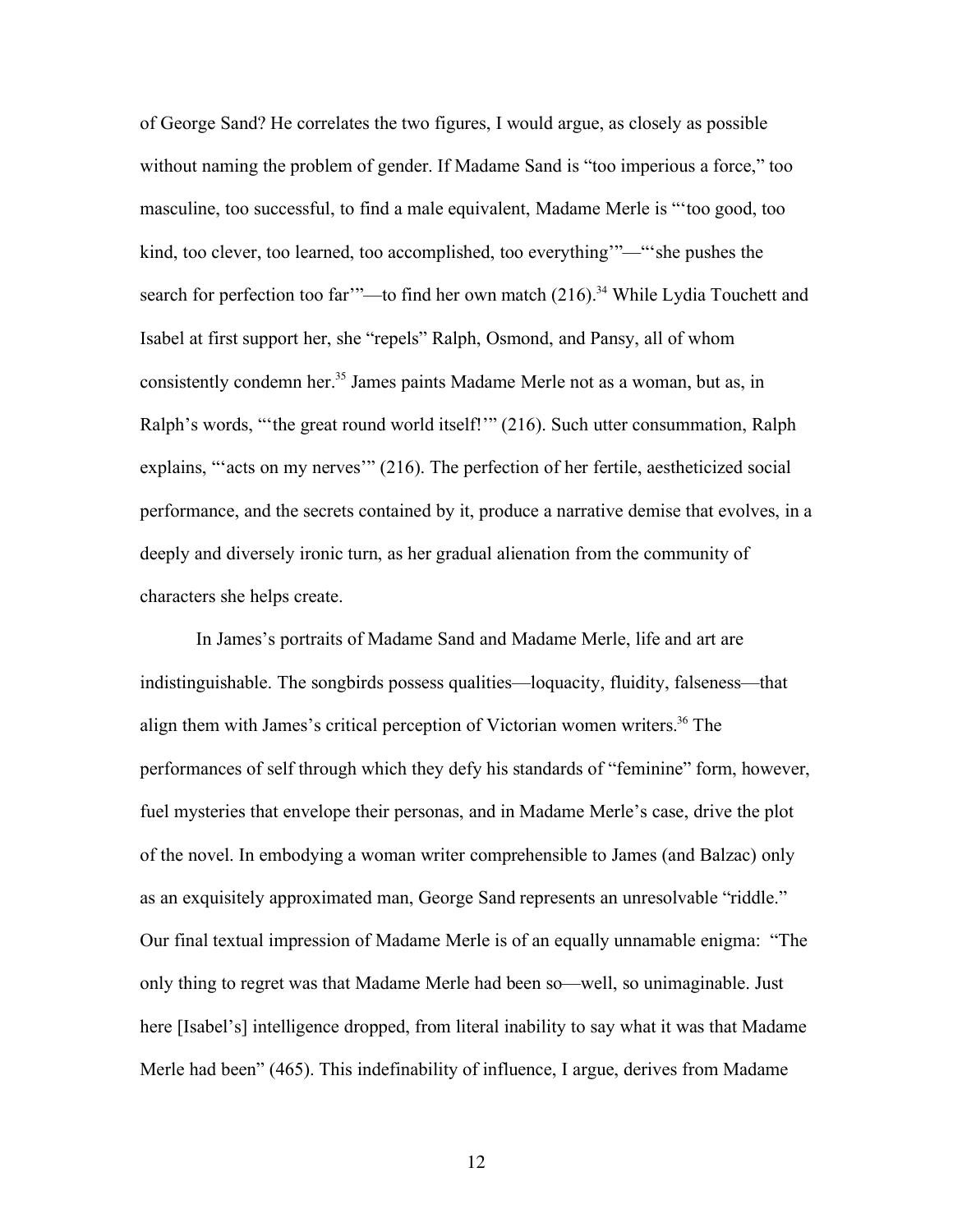Merle's ambivalently gendered, present absence as a secret mother. To understand her densely metaphorical role, we must unpack the structural and symbolic implications of her secret literal and literary maternity by examining her relationships with Osmond, Isabel, and Pansy. In the following reading of *The Portrait of a Lady*, I seek to unveil the parameters of "what it was that Madame Merle had been," both as artificer to other characters and as partial projection of James's authorial self.

#### **The Secret Mother and the Multiplicity of Mastery**

In one of the most critically undervalued passages in the novel, Madame Merle tells Isabel

that she would some day a tale unfold. Isabel assured her she should delight to listen to one, and reminded her more than once of this engagement. Madame Merle, however, begged repeatedly for a respite, and at last frankly told her young companion that they must wait till they knew each other better. (168)

James alludes to a turning point in *Hamlet* during which the ghost of Hamlet's father advises his son, "But that I am forbid / To tell the secrets of my prison house, / I could a tale unfold whose lightest word / Would harrow up thy soul, freeze thy young blood, / Make thy two eyes like stars start from their spheres..."<sup>37</sup> The soul-harrowing, untold "secrets of [his] prison house" signify the details of his "foul, strange, and unnatural" murder.<sup>38</sup> It is in this moment when Hamlet's dead father begs his son to revenge his death, to act because he cannot act. Paralleling the ghost's plot with that of Madame Merle, James compares his tragedienne to a dead *father*, "forbid[den] / To tell [his] secrets," and intent upon enlisting his young progeny to serve in his stead. In James's narrative analogy, Madame Merle, loath to "unfold" the horrifying "secrets of [her] prison house"—that is, the secret of her "prison house" of maternal denial—impels Isabel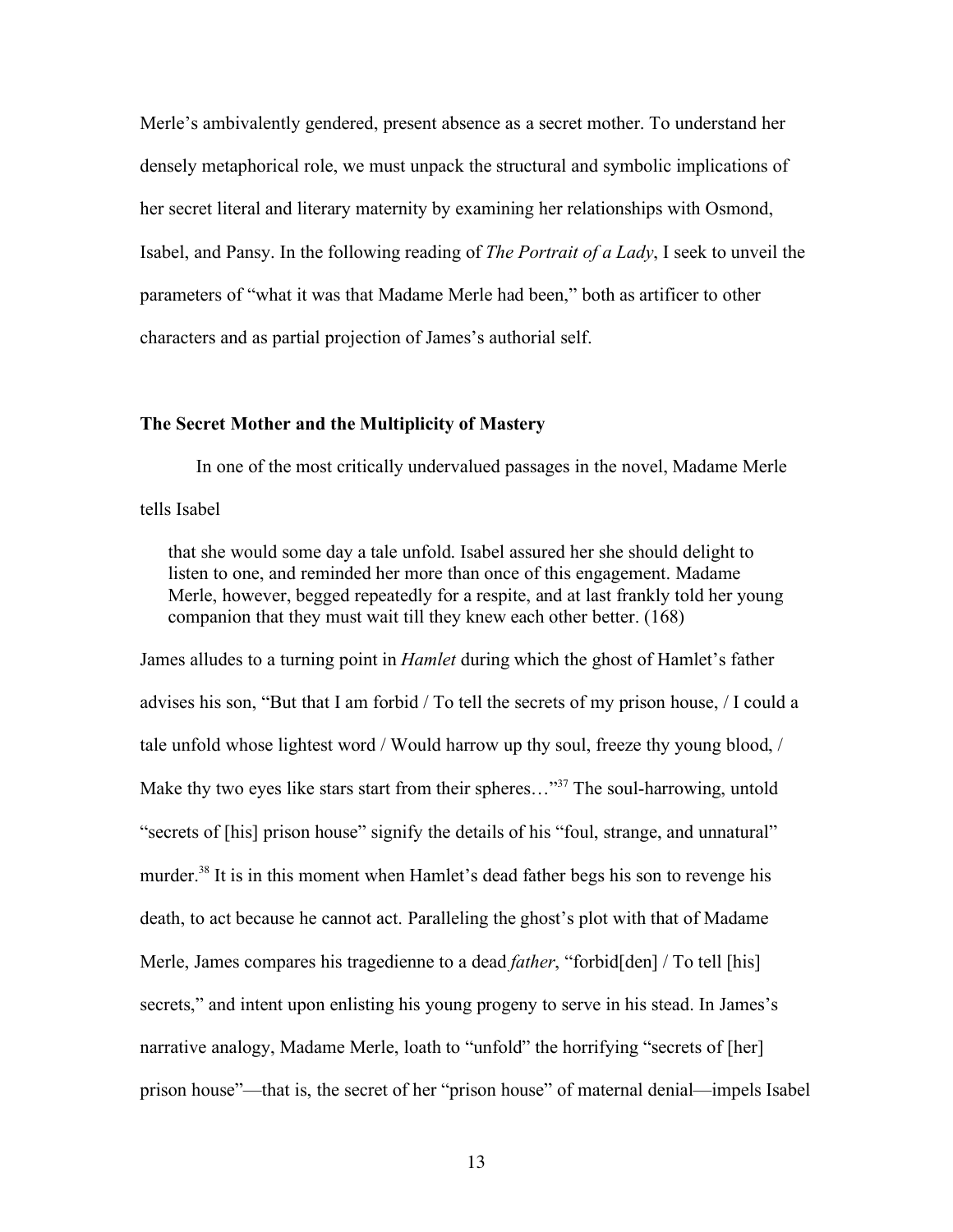to act for her by replacing her as Pansy's mother. Madame Merle's death consists in her repudiation, her de facto murder, as a mother by Gilbert Osmond. Whereas the anxious influence of a dead father induces Hamlet to act (in his case, to kill), the anxious influence of a dead mother induces Isabel to act (in her case, to marry). This single citation, thus, highlights the principal elements of the "question" of Madame Merle: like Shakespeare's ghost, she exerts the greatest influence when dead, or secret, and her absent presence symbolizes an ambivalently gendered parental force that, as with James's vision of George Sand, experiments with a woman's assumption of masculine subjectivity. James's Shakespearean allusion joins his Sandian allusions, I argue, to implicate his fraught representation of the gendered politics of influence.

In *Death and the Mother from Dickens to Freud*, Carolyn Dever charts what she shrewdly interprets as the paradigmatic narrative of the dead mother in Victorian fiction and psychoanalytic theory. Paradoxically, Dever argues, the Victorian maternal ideal operates only insofar as the mother is dead, missing, or discarded. She functions for the child, whose subjectivity depends on maternal loss, as an ambivalent site of "the convergence of plenitude and the power to devastate," as a generative symbol that implies a representational practice wrought from the crisis of absence.<sup>39</sup> Adding Madame Merle to Dever's collection of nineteenth-century mothers, I suggest that *The Portrait of a Lady*'s secret mother fits the fictional and psychoanalytic model of the "dead or lost" mother as Dever articulates it. As in the cases of those emblematic mothers who challenge their containment, Madame Merle exposes the paradoxes of her split subjectivity.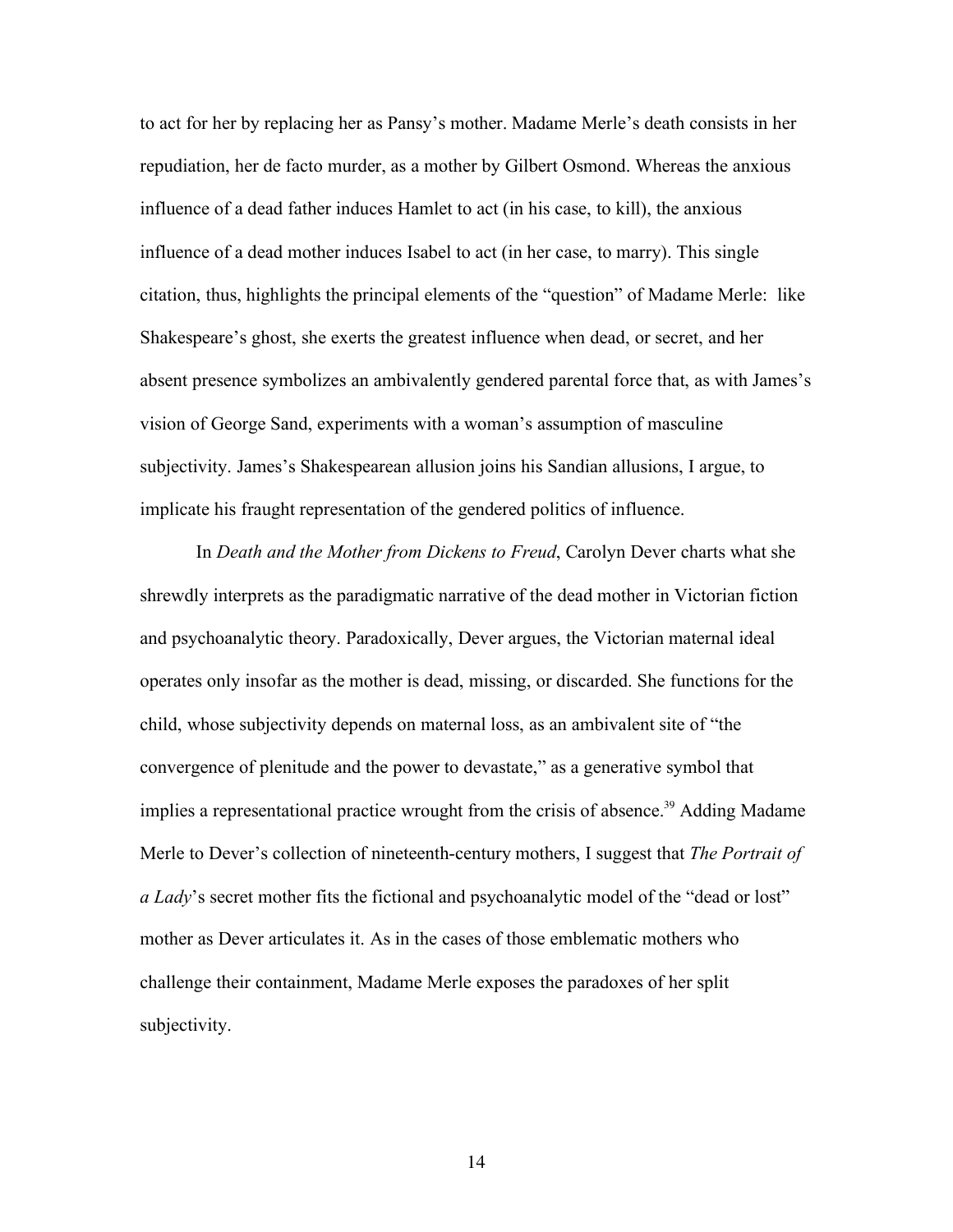In the course of delineating her theoretical apparatus, Dever supplies an interpretation of the Freudian "phallic mother," which she identifies as the "'maternal ideal' of psychoanalsysis."<sup>40</sup> The phallic mother represents a "phantastic figure of 'completeness' in the mind of the child," an "all-powerful, all-giving source of life that embodies both mother and father, breast and phallus."<sup>41</sup> Madame Merle, who leverages her performance of self in the act of sculpting Isabel's subjectivity, functions for her as a variation of the "phallic mother." Without claiming that James deliberately cites Freud's language of "completeness," I would argue that Madame Merle illustrates the impossibilities inherent in this rhetorical body by being, as Ralph puts it, "'too complete'" (216). Her elaborately constructed self exceeds, as I have suggested, the embodiment of a woman or a mother: she represents "everything"; she, as Ralph puts it, is "'the great round world itself!'" (216, 430). Indeed, James's multi-layered metaphors make her a queer progenitor, the specter of both Pansy's mother and Isabel's father. James figures her character as all-knowing—"'She knows absolutely everything on earth there is to know'"—and all-giving, an attribute epitomized in her self-sacrificial "gift" of Isabel (and her money) to Osmond (169). By embroiling her subjectivity in a Selfeffacing, Other-inclusive performance ("she existed only in her relations" with others (167)), James furnishes her character with a gender-bending breadth of symbolic power.

Significantly, just as Freud's phallic mother exists only in theoretical terms, Madame Merle exists as an idealizable, multiplicitous site of origin only when occupying her tragically "false position." Madame Merle is not embodied in Isabel's mind as a mother—that is, as the mother of Pansy and the "mother" of Isabel's own (narrative) subjectivity—until novel's end, at which point Madame Merle becomes irrelevant and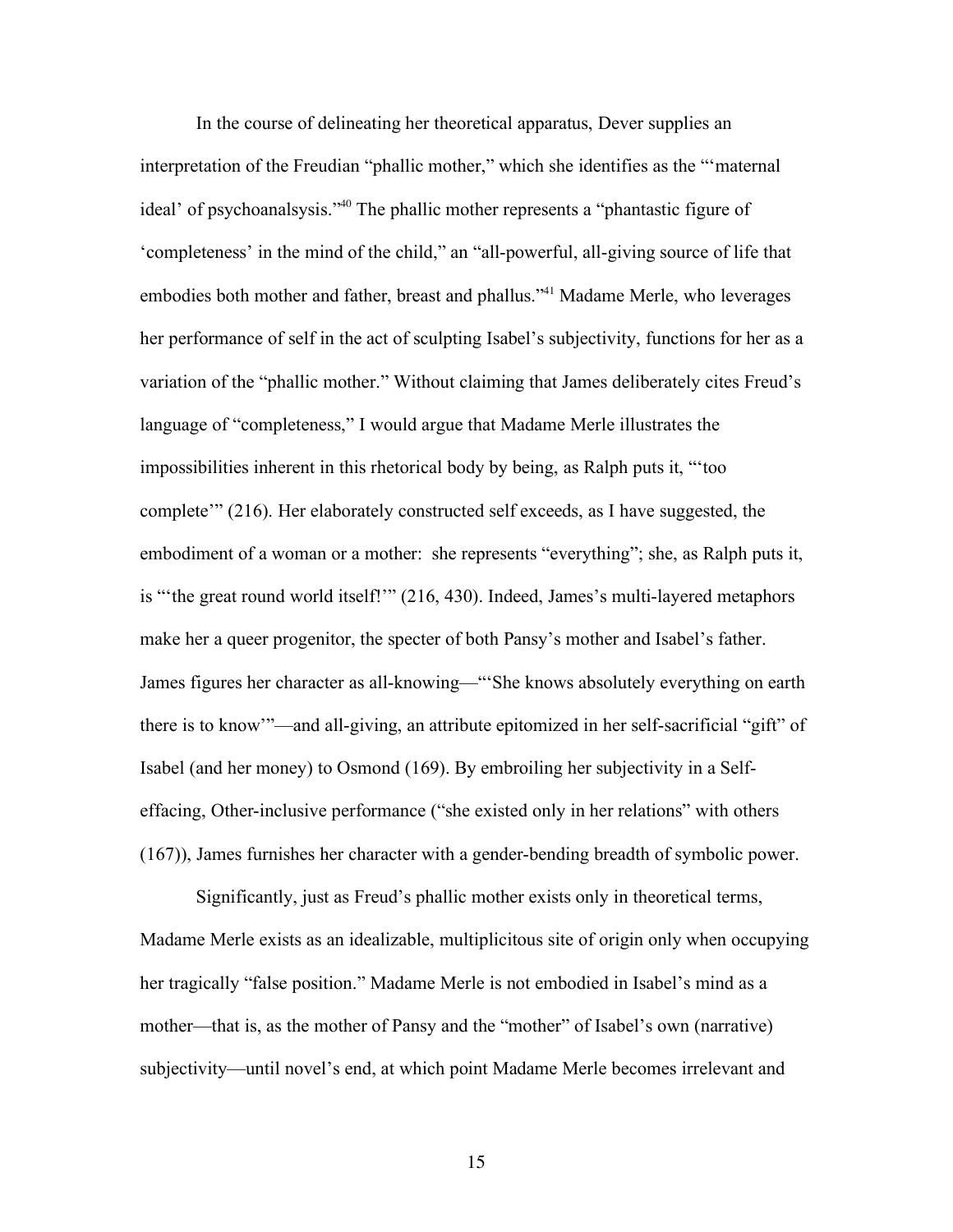her relationship with Isabel shatters. The moment the curtain concealing Madame Merle's secret falls, Isabel discards her, solidifying what Dever calls the "ideal-in-absence" framework.<sup>42</sup> James deftly metaphorizes her shift from absence to presence, from passive ideal to transgressive agent, in the moment when Isabel sees Madame Merle "in the flesh," an experience "like suddenly, and rather awfully, seeing a painted picture move" (456). Madame Merle's "complete," "perfect," still life portrait as a mother/father abstraction exposes its untenability by coming to life.

Madame Merle's secret maternity also operates, I argue, on the meta level of literary mastery. This corollary reading accounts for her active containment by Osmond in the context of their joint service as metaphorical surrogates for the authorial master. If, for James, George Sand represents a paradoxical ideal ultimately unmatched against the "superior" Balzac, Madame Merle represents a paradoxical ideal ultimately unmatched against the force of Gilbert Osmond. As I have argued, the characteristics that make Madame Sand and Madame Merle feminine—Madame Sand's (French)womanhood and Madame Merle's maternity—must be contained, must remain secret, in order for each woman to succeed in her respective production of art. Whereas Madame Sand's masterful artistic achievement derives from her performance of masculinity, Madame Merle's derives from her performance of maternal death. I would like to examine the relationship between these female figures and the male figures, or abstract definitions of masculinity, against which James positions them in his representations of the Art of fiction. Essentially, my analytical portrait of Madame Merle responds to the questions: How do James's critical perceptions of "masculine" and "feminine" literary styles manifest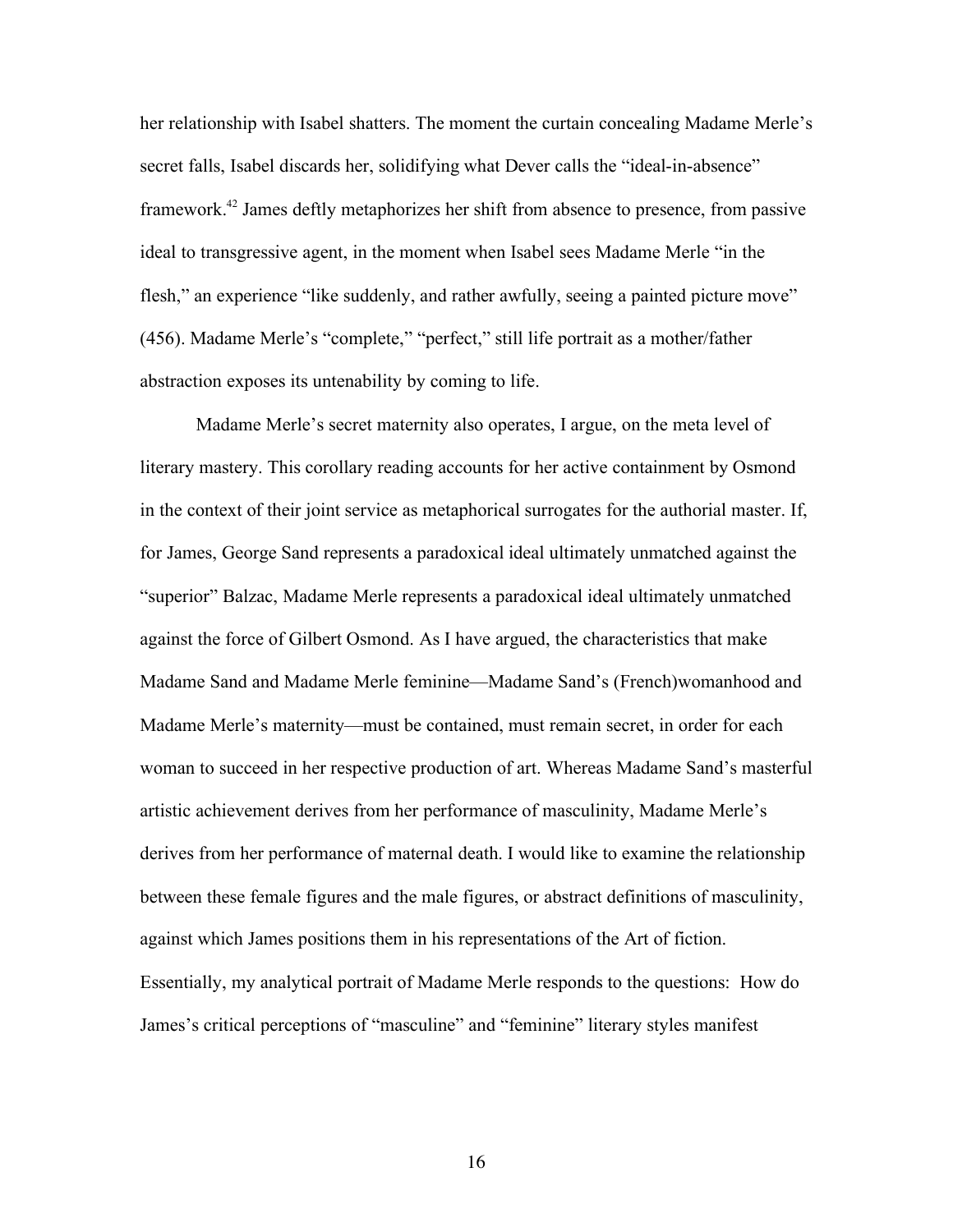themselves in *The Portrait of a Lady*? What does this say about James's notion of literary mastery?

 "Balzac's masculine authority," argues Person, "clearly offered James an alternative to Sand and thus a way of killing the suspense into which she had cast his own gender identification."<sup>43</sup> To articulate Balzac's "masculine authority," James privileges his formal techniques over those he considers feminine. James's criticism of Balzac and Sand follows a schema consistent with his career-long judgment of the gender of fiction, a concern addressed by numerous recent studies of the gendered metaphors and declarations in James's critical and prefatory writings.<sup>44</sup> These studies suggest that paramount among the formal characteristics James persistently genders are "all a woman's loquacity," or expansiveness, and "masculine firmness," or linguistic economy.<sup>45</sup> Person observes, for example, that while "James repeatedly praises Sand's writing for its fluidity, looseness, and improvisation, Balzac's is 'always extraordinarily firm and hard,' possessing a 'metallic rigidity.'"<sup>46</sup> James may praise Sand and other women novelists for the virtues of their literary "looseness," but he repeatedly argues for the superior importance of "firm," "masculine" structural economy. This very same formal competition emerges in the relationship between Madame Merle and Gilbert Osmond, whose aestheticized treatment of Isabel largely dictates the novel's architecture. James stages the masculine dominance of feminine forms in Osmond's restriction of Madame Merle, Isabel, and Pansy. Thus, the "dangerous…chemical combination," to borrow Countess Gemini's phrase, of Madame Merle's art and Osmond's aestheticism produces a gendered plot of the anxious control of maternal overabundance (230).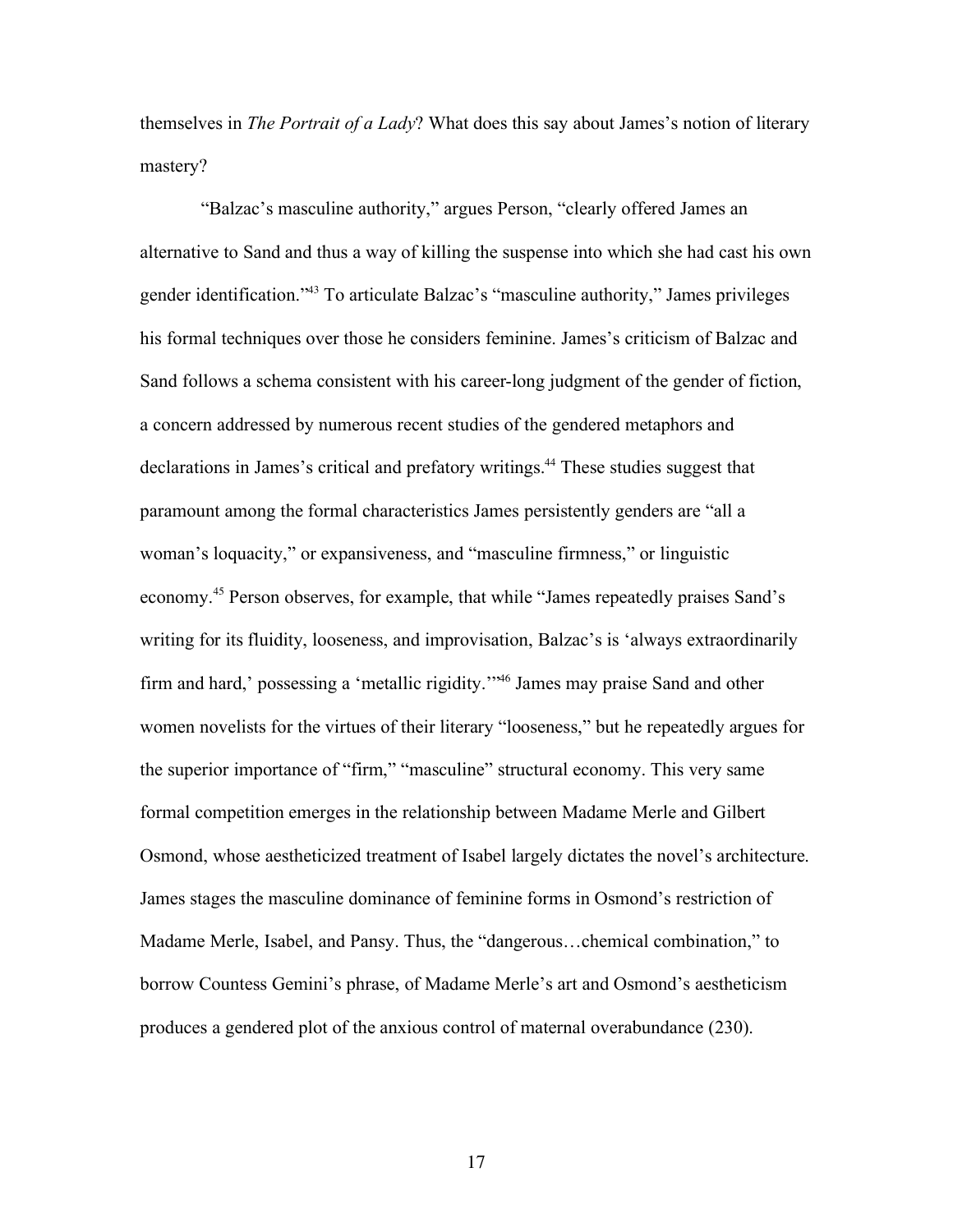Madame Merle's occluded maternity, I argue, operates as a metaphor for her truncated artistry, and thus, for the "masculine" constraint of her "feminine" expansiveness.

Making a dramatic (re)entrance in Chapter 22 as a mysterious "lady" in the antechamber, Madame Merle visits Osmond to introduce to him the idea of Mrs. Isabel Osmond. Their disagreements during these early conversations reveal their clashing approaches to artistry. For example, when Osmond begs Madame Merle to admire his most recent sketch (drawn no less than the previous year), her disappointment surprises him, for he believes his drawing to be quite good. That may be, she explains, "[b]ut as the only thing you do—well, it's so little. I should have liked you to do so many other things'" (208). It is not Osmond's lack of skill as an artist that disappoints her, but rather, his aesthetic parsimony. His minimalism infiltrates his attitude toward Isabel in dialogue that symbolizes the roles each plays in crafting her destiny:

"The girl's not disagreeable," Osmond quietly conceded. …"Is that all you can find to say about that fine creature?"

"All? Isn't it enough? Of how many people have you heard me say more?"

…"You're unfathomable," she murmured at last. "I'm frightened at the abyss into which I shall have cast her."

He took it almost gaily. "You can't draw back—you've gone too far." (244)

Osmond's meager, negatively phrased estimation hardly speaks "enough" of the "fine creature" Madame Merle offers him. In contrast, she has "gone too far" by saying too much. As the recipient of Madame Merle's "gift," Osmond holds the power to frustrate her poetics of excess with the "abyss" of his circumscription.

The twosome's joint courtship of Isabel similarly illustrates their formal patterns of expansion and restriction. Osmond withholds words in ways that mesmerize Isabel: "Madame Merle had had that note of rarity, but what quite other power it immediately gained when sounded by a man! It was not so much what he said and did, but rather what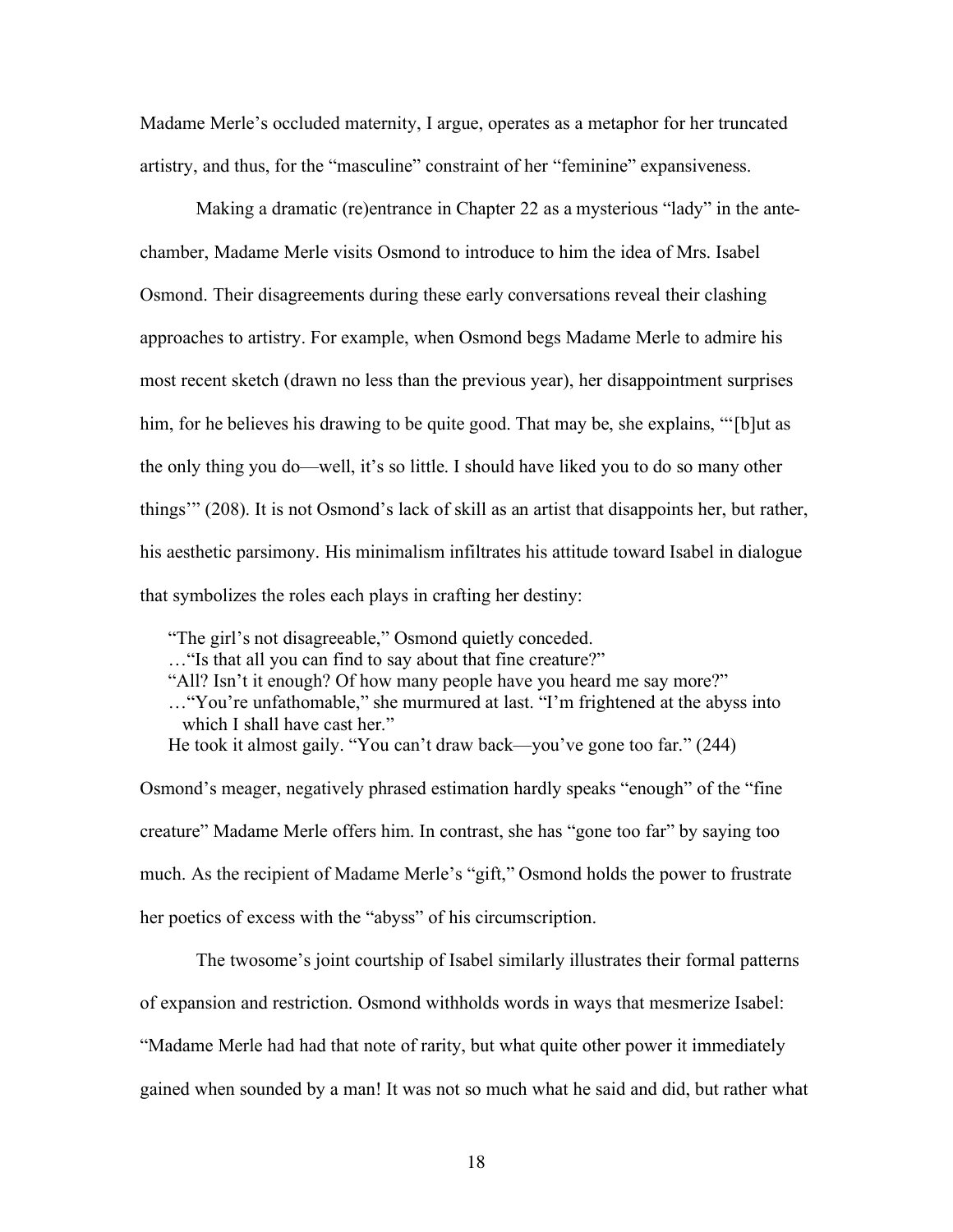he withheld"  $(224)$ <sup>47</sup> Here, James explicitly associates the distinction between loquacity and reticence with the problem of gender. Osmond may sound the same "note of rarity" as Madame Merle, but his masculine mode of expression renders it better received by Isabel. Despite her own observations of Osmond's fastidious, hypercritical, "probably irritable" disposition, Isabel is dazzled by a certain "peculiarity" James describes as the "*slenderness of structure* which made the movement of a single one of his fingers produce the effect of an expressive gesture" (224, emphasis mine). Like the chary precision of "masculine" fiction, his economically expressive gestures strike Isabel "as signs of quality," "as promises of interest" (224). Indeed, Osmond's character constitutes the *promise* of interest planted in Isabel's imagination by Madame Merle, author of the young girl's attraction to him. Madame Merle does everything—is "everything"—in the negotiation of Isabel's desire. Osmond need only flick a finger for effect.

The desire that drives Isabel to marry Osmond originates, unsurprisingly, in the novel's secret mother, Madame Merle. From the moment of their first meeting, Madame Merle entices Isabel, who, "feel[ing] herself, as the phrase is, under an influence," instantly idolizes the mysterious woman (165). In his 1908 Preface, James highlights this scene, along with Isabel's revelatory vigil, as one of "[t]wo very good instances…of this effect of conversion, two cases of the rare chemistry" (14). Isabel's profound desire, argued convincingly by Melissa Solomon as homoerotic, persists only in the condition of Madame Merle's maternal secrecy. Isabel rejects her intimate companion once she physically emerges as an embodied mother. In this way, Madame Merle's and Isabel's relationship reflects the psychoanalytic model according to which the mother functions as the source of all forms of sexual desire. Until Madame Merle's "painted picture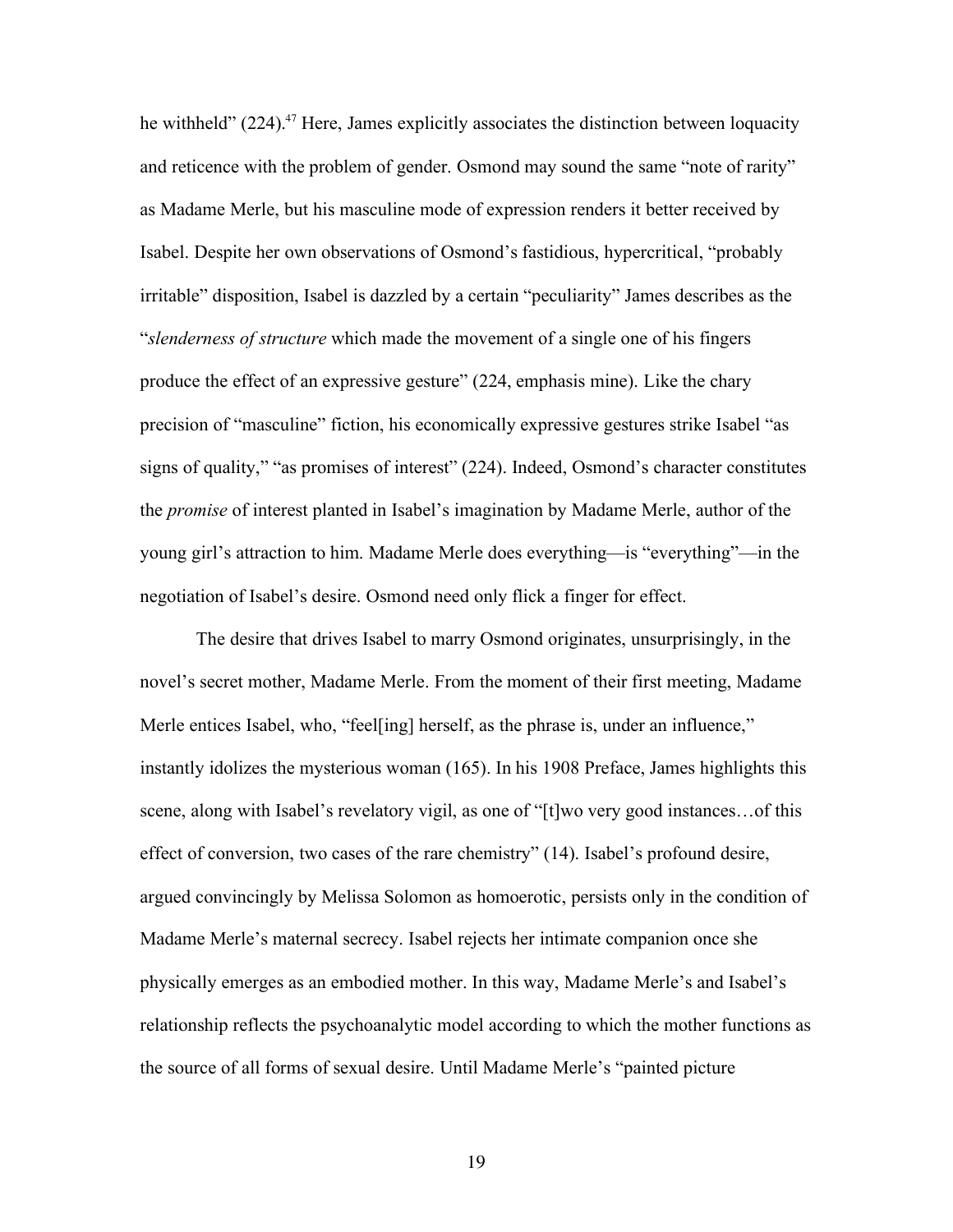move[s]," she serves as a substitute figure for Isabel's lost mother onto whom Isabel can fix her cathexis of desire. James's plot upholds the Victorian orthodoxy of maternal chastity that makes the erotic mother, as Dever puts it, a "source of anxiety and prohibition," for when Isabel effectively exiles Madame Merle to America, she acts as the psychoanalytic child rejecting her erotic mother.<sup>48</sup>

The inclination to imitate Madame Merle guides Isabel's interest in Osmond. She believes the "best way to profit by her—this indeed Isabel had always thought—was to imitate her" (338). To develop a relationship with Osmond is to step into Madame Merle's place—to experience for herself the mystifying connection her mentor shares with a man who, sounding the same "note of rarity," appears to prove her male counterpart. Madame Merle's own magnificent, Sandian fecundity conduces Isabel to assume that Osmond's "slenderness of structure" disguises the same great fund in reserve.<sup>49</sup> Madame Merle, thus, makes Isabel desire Osmond by making Isabel desire her. Whereas Madame Merle functions as a generative figure who produces the novel's epicentral "interest," Osmond functions as a restrictive figure who "snuffs" desire: he and Isabel, he later explains to Caspar Goodwood, are "as united as the candlestick and the snuffers" (309).

Once married, Isabel "surrenders" to Osmond, "her appointed and inscribed master"—a master inscribed in her story, that is, by Madame Merle  $(297, 386)$ .<sup>50</sup> As the *objet d'art* passes from Madame Merle's hands into Osmond's, Osmond begins to assume authorial control. His style, as it were, is to inscribe himself upon Isabel, to make her, as Ralph puts it, "represent Gilbert Osmond"—to make her a copy of himself (331). Osmond openly intends to limit his wife's excess ideas and to render her character a mere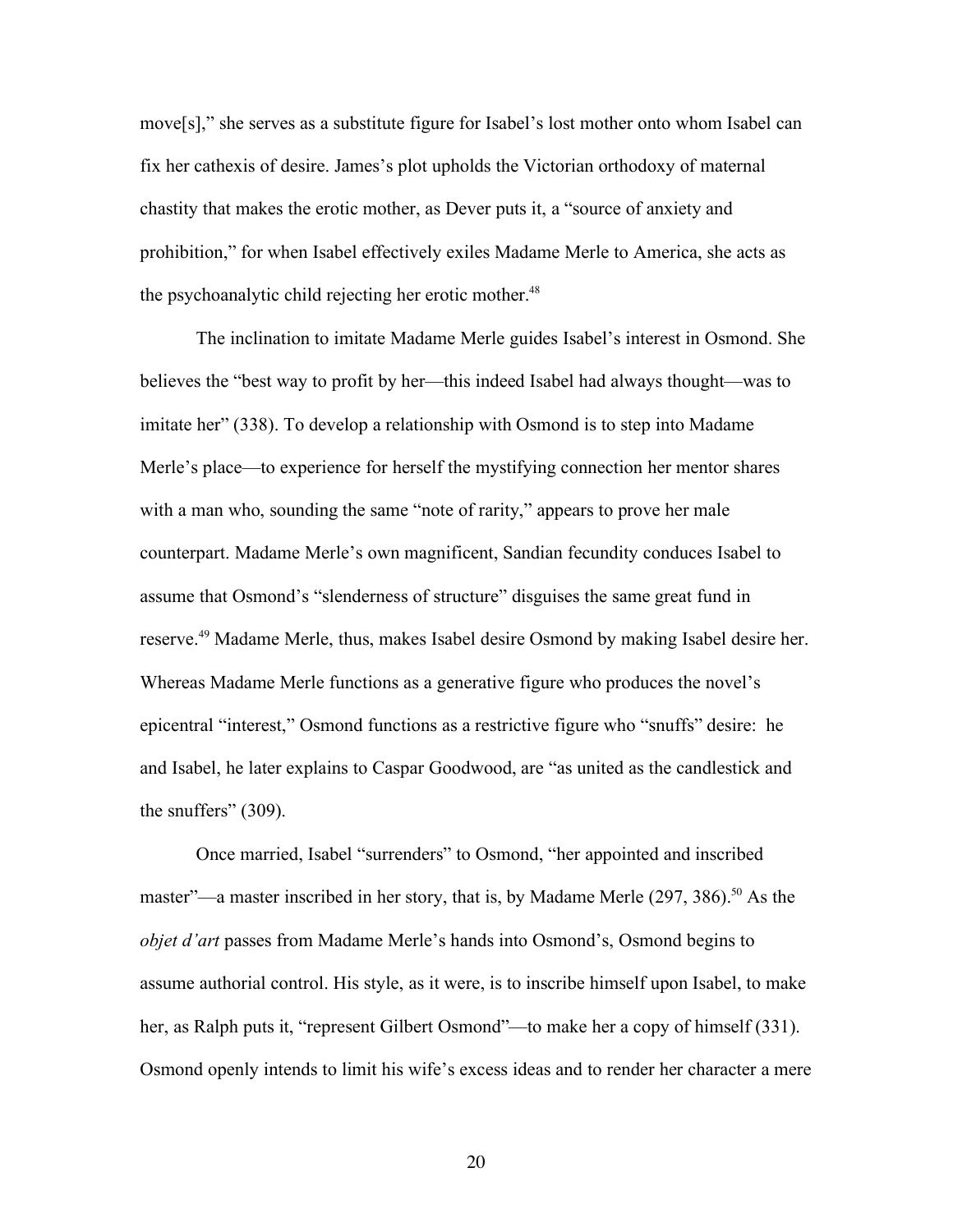function of his ego. "[B]eside [Isabel] enjoying it," he contemplates, "she should publish it to the world without [me] having any of the trouble" (260). Osmond, thus, attempts to produce a publicizing self-reflection in Isabel by means of an economical copy act. We gain an outsider's perspective of the Isabel that results from marriage to Osmond when James writes, "Ralph, in all this, recognised the hand of the master; for he knew that Isabel had no faculty for producing studied impressions" (330). Ralph's thoughts beg the question: who is the master recognizable in Isabel's "studied impressions"? Both Madame Merle and Osmond succeed in impressing themselves upon Isabel—Madame Merle through the desire she inspires in Isabel to emulate her and Osmond through restrictive self-projection. Importantly, by deliberately leaving the question of the master's identity unanswered, James implies the necessity of both influences in sculpting Isabel's subjectivity. As with Pansy, whose body is literally produced by the combination of Madame Merle and Osmond, the portrait of Isabel Archer is produced through the combination, or clash, of these two forces—the forces of expansion and constriction, of the production and the absence of desire, as exemplified in such extremes as Isabel's adventures around Italy with Madame Merle and her virtual imprisonment within Osmond's house.

If Osmond successfully imprisons both Isabel and Pansy, he helps banish Madame Merle. At first, his restriction upon her mothering of Pansy fails to extinguish her fertility, for it is that very restriction that catalyzes her cultivation of Isabel as her daughter's stepmother. Ultimately, however, Osmond's repudiations and the self-effacing terms of Madame Merle's scheme force her expulsion from the drama. She figures as the most rigorously reproductive and the most rigorously contained character in the novel. In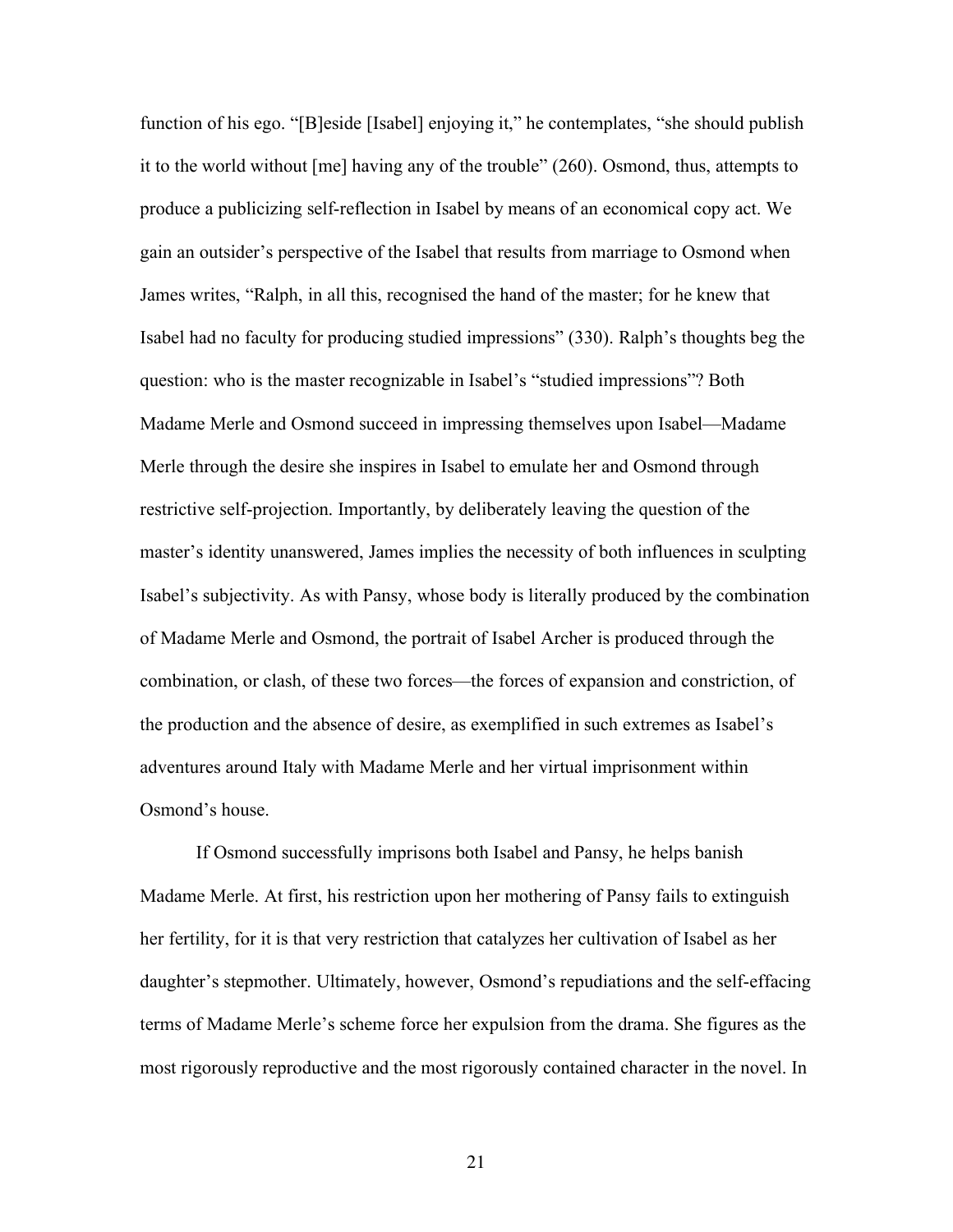the same way that Osmond binds Isabel by sacrificing the "too many ideas" for which she is known, he attempts to limit Madame Merle's expression: "'I wish you'd express yourself less!" he complains (433). In orchestrating the conflict between them, James often uses metaphorical language to shape a subtext that thematizes literary mastery. In a representative example, Osmond criticizes Madame Merle thusly: "'Oh, the imagination of women! It's always vulgar, at bottom. You talk of revenge like a third-rate novelist'" (435). As if to do away with "third-rate novelist[s]" and their feminine encumbrances, Osmond omits Madame Merle from his social sphere and, therefore, from the sphere of Isabel's story. A crucial element of his repudiation is his failure to acknowledge, much less thank her for, her "gift" to him—that is, her authorship of Isabel Osmond. Not only must Madame Merle remain unacknowledged as Pansy's mother, but she must similarly suffer anonymity as Osmond's benefactor. Defending her efforts against his disregard, she pleads, "'I want it to be *my* work'" (436). Just as she seeks recognition as creator of his and Pansy's prosperity, so she wants the role of heroine for herself: "'The tragedy's for me!'" she exclaims, reminding both Osmond and the reader of her unhailed contribution (436).

Madame Merle's restricted maternal presence narrates James's career-long anxiety about the "feminine" reproductive power he simultaneously exploits and counteracts for the sake of masterful literature. Her containment symbolizes James's critical approach to the figure of the great woman writer, whose abundant influence must ultimately be suppressed within a "masculine" structure. I do not suggest that Osmond outmasters Madame Merle, or that Balzac outmasters Sand, in James's fictional and critical texts. Rather, both *The Portrait of a Lady* and James's critical writings on Sand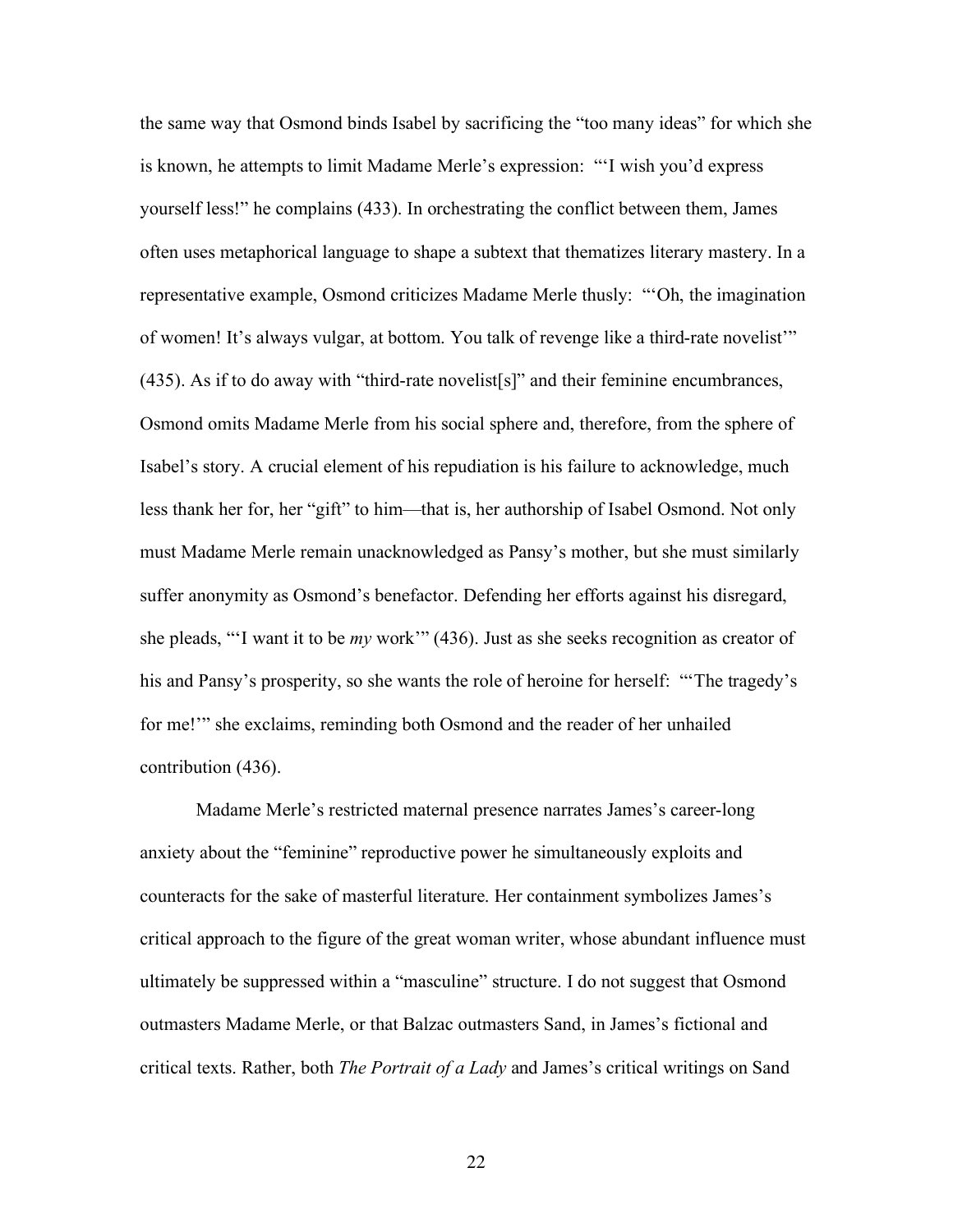betray his belief that to achieve literary mastery is to negotiate between and incorporate doubly gendered forms. Superior literature requires both George Sands and Honoré de Balzacs, both Madame Merles and Gilbert Osmonds. Just as the master himself "possess[es]…both" Balzac and Sand, so he possesses both Merle and Osmond, and the complexly gendered forces they represent.

#### **Conclusion**

Whereas Osmond attempts to contain, to prevent, and to economize, Madame Merle wants above all else to create—to make art, to furnish "relations," to mother Pansy, to please Osmond, and in her most perilous experiment, to help build James's house of fiction by crafting the marriage of Isabel and Osmond. James creates a regulatory scheme in the competition between feminine reproductivity and masculine restriction, a contest whose consequences are (paternal) life and (maternal) death. On its simplest level, this means Madame Merle versus Osmond. On its richest level, this means expansion versus constriction, desire versus discipline, creating versus copying, existing in relations versus retreating into isolation, and the "great round world itself" versus "nothing, nothing, nothing" (216, 233). James weaves into this fictional conflict his analogous, metadiscursive struggle to represent his own queer subjectivity as a literary master. Just as George Sand achieves mastery to the extent that she performs "homogenous" masculinity, and just as Madame Merle achieves mastery to the extent that she performs her own maternal displacement, so James creates a masterful novel to the extent that its "masculine" structure controls its "feminine" contents. For James,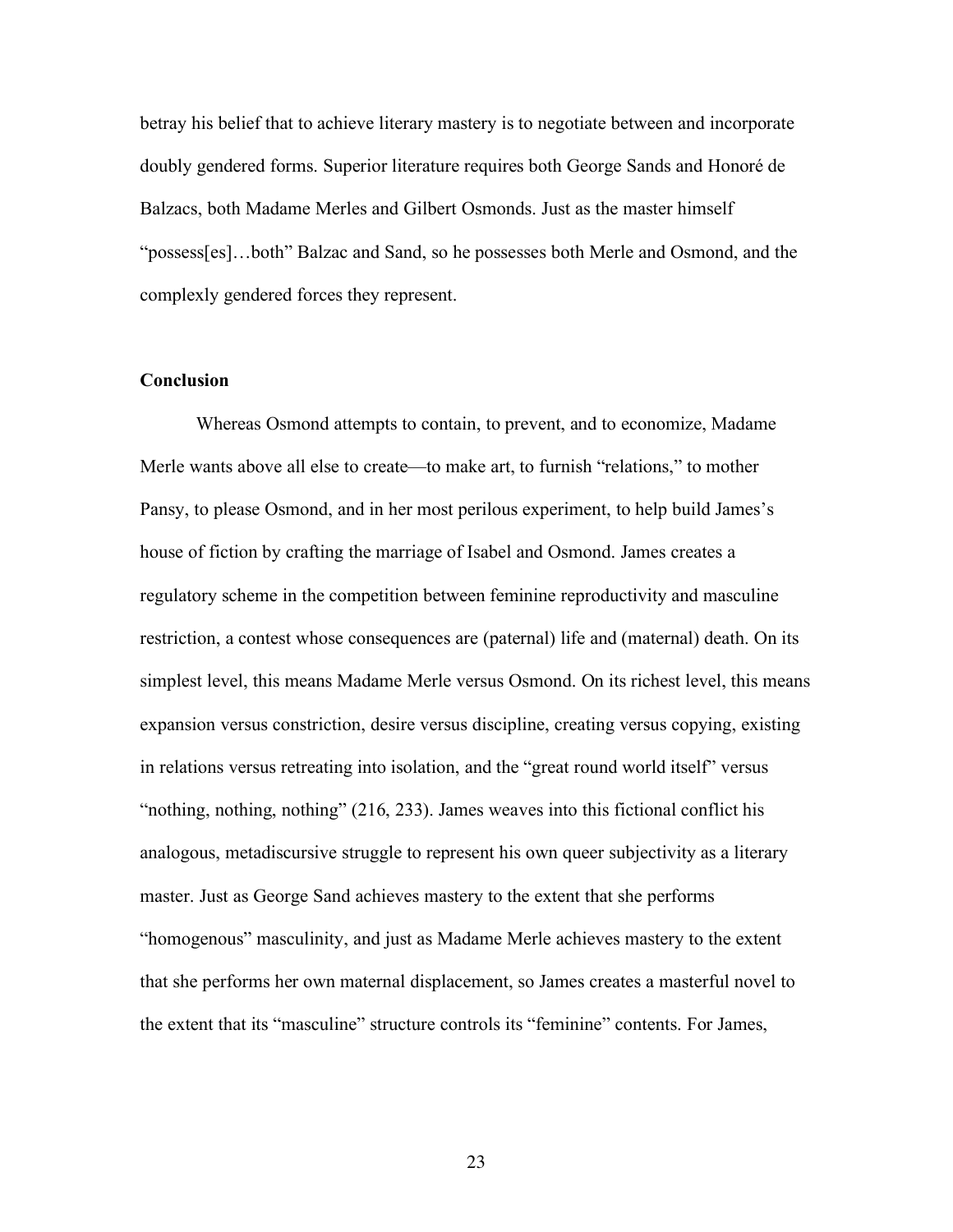mastery means destroying the very "feminine" bodies upon which high art depends, and thus, ironically, unveiling their not-so-secret superiority.<sup>51</sup>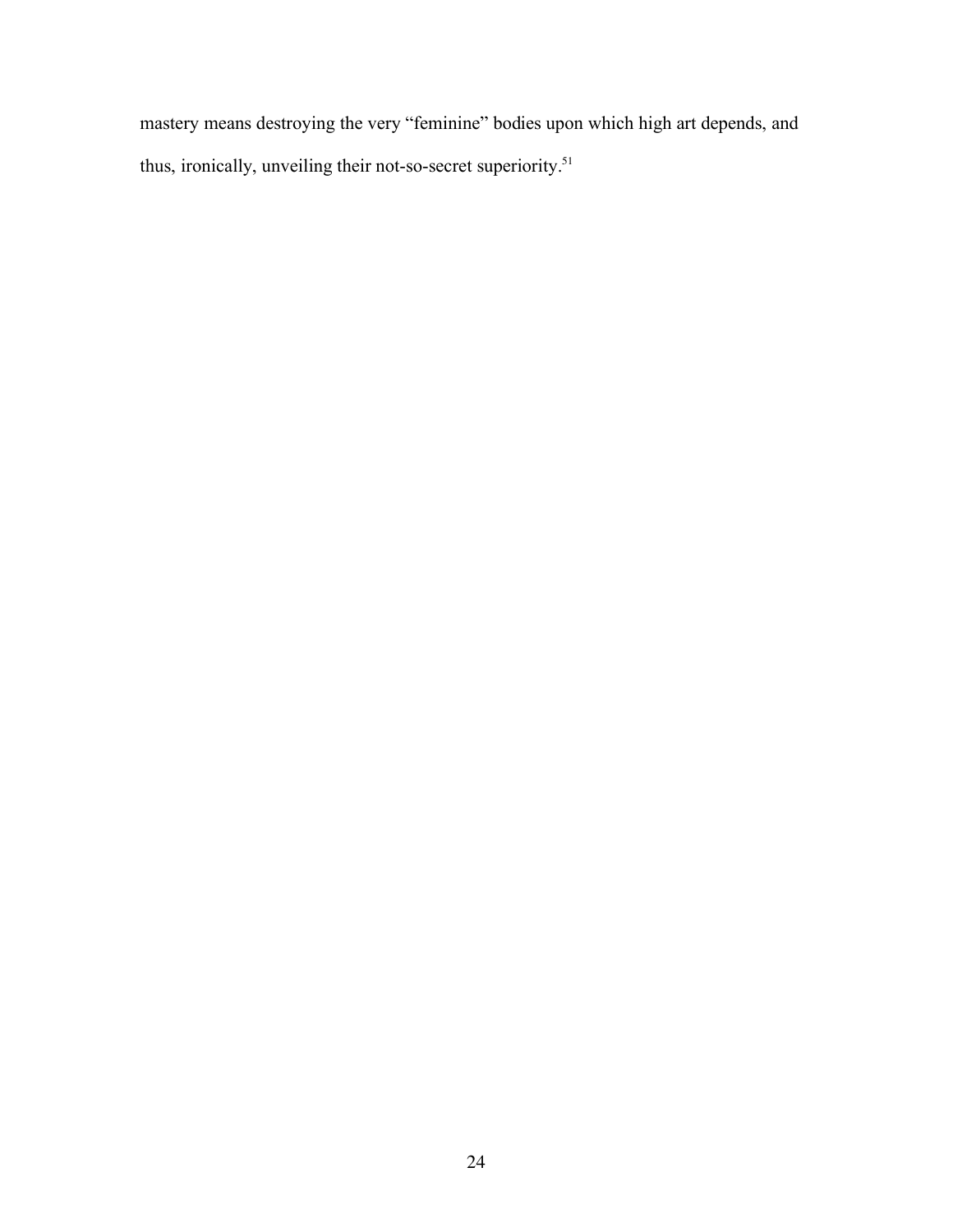<sup>5</sup> James, "Letter from Paris: The Late George Sand" (1876), 701. Similarly, in his 1902 essay on Balzac, James speaks of the "agents" of artistic influence who "have become a part of our personal history, a part of ourselves, very often, so far as we may have succeeded in best expressing ourselves" (James, "Honoré de Balzac, 1902," 90).

6 James, "George Sand: The New Life" (1902), 774.

7 James, "Letter from Paris: George Sand" (1876), 704.

 $8$  James, "George Sand" (1877), 721. James writes of Sand as a "recruit" in the category of "the dressinggown and slippers order" of gentlemen: "As a man Madame Sand was admirable—especially as a man of the dressing-gown and slippers order, easy of approach and of *tutoiement*, rubbing shoulders with queer company and not superstitiously haunted by the conception of the gentleman. There have been many men of genius, delightful, prodigal and even immortal, who squared but scantily with that conception, and it is a company to which our heroine is simply one of the most interesting of recruits. She has in it all her value and loses none of her charm. Above all she becomes in a manner comprehensible" (773).

<sup>9</sup> James, "Letter from Paris: George Sand" (1876), 705; "George Sand" (1877), 712, 717 (See also 726).<br><sup>10</sup> James, "Letter from Paris: George Sand" (1876), 707.

<sup>10</sup> James, "Letter from Paris: George Sand" (1876), 707.<br><sup>11</sup> *Ibid.*, 708.<br><sup>12</sup> James, "The Lesson of Balzac" (1905), 117.

<sup>13</sup> James, "Letter from Paris: The Late George Sand" (1876), 702; "George Sand" (1868), 697.

<sup>14</sup> James, "Letter from Paris: George Sand" (1876), 706.<br><sup>15</sup> James, "George Sand" (1868), 699.

<sup>16</sup> James, "George Sand" (1877), 734.<br><sup>17</sup> *Ibid.*, 721.

<sup>18</sup> *Ibid.*, 732.<br><sup>19</sup> For example, "Madame Merle perceptibly flushed, but we know it was not her habit to retract..." (213).

<sup>20</sup> James, "She and He: Recent Documents" (1897), 752.<br><sup>21</sup> James, "George Sand" (1877), 721.<br><sup>22</sup> *Ibid.*. 716.

<sup>23</sup> *Ibid.*, 712, 728.<br><sup>24</sup> *Ibid.*, 712.<br><sup>25</sup> *Ibid.*, 712.<br><sup>26</sup> *Ibid.*, 729. Osmond observes this quality in Madame Merle: "You always see too much in everything; you overdo it; you lose sight of the real" (436).<br>
<sup>27</sup> Ibid., 712, 717<br>
<sup>28</sup> Ibid., 716<br>
<sup>29</sup> Ibid., 717<br>
<sup>30</sup> James, "George Sand: Sa Vie et ses Œuvres, vol. iii. (1838-1848)," 781.<br>
<sup>31</sup> James, "George Sand: The New Li

<sup>33</sup> James, "George Sand" (1877), 716. The "most brilliant matrimonial associate," James writes, "would have been utterly overmatched" (716).

 $34$  For these reasons, Ralph confesses to Isabel, "'she acts on my nerves and...I feel about her a good deal as the intensely human Athenian felt about Aristides the Just" (216). as the intensely human Athenian felt about Aristides the Just'" (216).<br><sup>35</sup> "'I don't like Madame Merle!'" yelps Pansy to Isabel (463).

36 See: Cecile Mazzucco-Than, *"A Form Foredoomed to Looseness": Henry James's Preoccupation with the Gender of Fiction* (New York: Peter Lang Publishing, Inc., 2002); Kelly Cannon, *Henry James and* 

 $\frac{1}{1}$ <sup>1</sup> Henry James, *Notes on Novelists with Some Other Notes* (London: Dent, 1914), 237.

 $2<sup>2</sup>$  I take this cue from Richard Brodhead, who makes the keen observation that James's "intercourse is first and foremost with other masters of his form; nonliterary influences act on him more remotely, through the mediation of literary relations" (Richard H. Brodhead, *The School of Hawthorne* (Oxford: Oxford University Press, 1986), 116-7).<br><sup>3</sup> James, "Honoré de Balzac, 1902," 90; "*George Sand: Sa Vie et ses Œuvres, vol. iii. (1838-1848)*," 775.

<sup>&</sup>lt;sup>3</sup> James, "Honoré de Balzac, 1902," 90; "*George Sand: Sa Vie et ses Œuvres, vol. iii. (1838-1848)," 775.*<br><sup>4</sup> James, "George Sand: The New Life" (1902), 772; Leland Person, *Henry James and the Suspense of Masculinity* (Philadelphia: University of Pennsylvania Press (2003)), 18.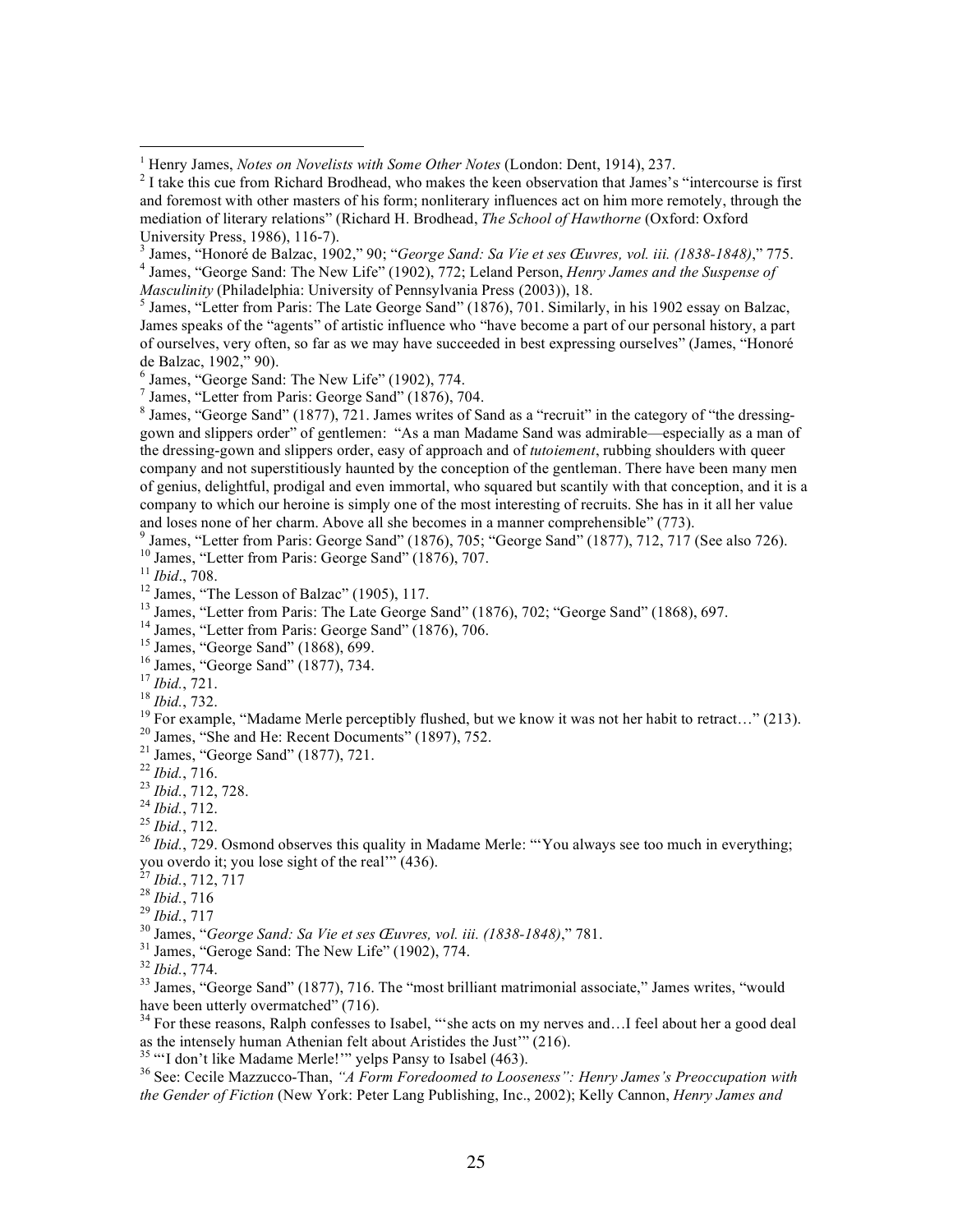*Masculinity: The Man at the Margins* (New York: St. Martin's Press, 1994); Peggy McCormack, ed. *Questioning the Master: Gender and Sexuality in Henry James's Writings* (London: Associated University Presses, 2000); Mary P. Edwards Kitterman, "Henry James and the Artist-Heroine in the Tales of Constance Fenimore Woolson" in *Nineteenth-Century Women Writers of the English-Speaking World*, ed. Rhoda B. Nathan (New York: Greenwood Press, 1986); Leland Person, *Henry James and the Suspense of Masculinity* (Philadelphia: University of Pennsylvania Press, 2003); Elaine Pigeon, *Queer Impressions:* 

*Henry James's Art of Fiction* (New York: Routledge, 2005).<br><sup>37</sup> William Shakespeare, *Hamlet* (David Bevington, ed. New York: Bantam Books, 1988), 29.<br><sup>38</sup> *Ibid.*<br><sup>39</sup> Carolyn Dever, *Death and the Mother from Dickens to* 

*Origins* (Cambridge: Cambridge University Press (1998)), 43.<br><sup>40</sup> Dever, 45.<br><sup>41</sup> Ibid.

 $\overline{a}$ 

<sup>41</sup> *Ibid.* 42 Dever, 45.

 $43$  Person, 23.

 $44$  See footnote 36.

<sup>45</sup> James, "George Sand" (1877), 721; When a text can boast of "masculine firmness," as James put in his 1888 essay on Maupassant, "every phrase is a close sequence, every epithet a paying piece" (Mazzucco-Than, 59).

 $46$  Person, 22.

 $^{47}$  See pp. 181, 213.<br> $^{48}$  Dever, 45.

<sup>49</sup> "Her imagination supplied the human element [of Osmond] which she was sure had not been wanting," Isabel contemplates, "naturally she couldn't expect him to enter into this" (228).

<sup>50</sup> Isabel contemplates: "There was explanation enough in the fact that he was her lover, her own, and that she should be able to be of use to him. She could surrender to him with a kind of humility, she could marry him with a kind of pride; she was not only taking, she was giving" (297).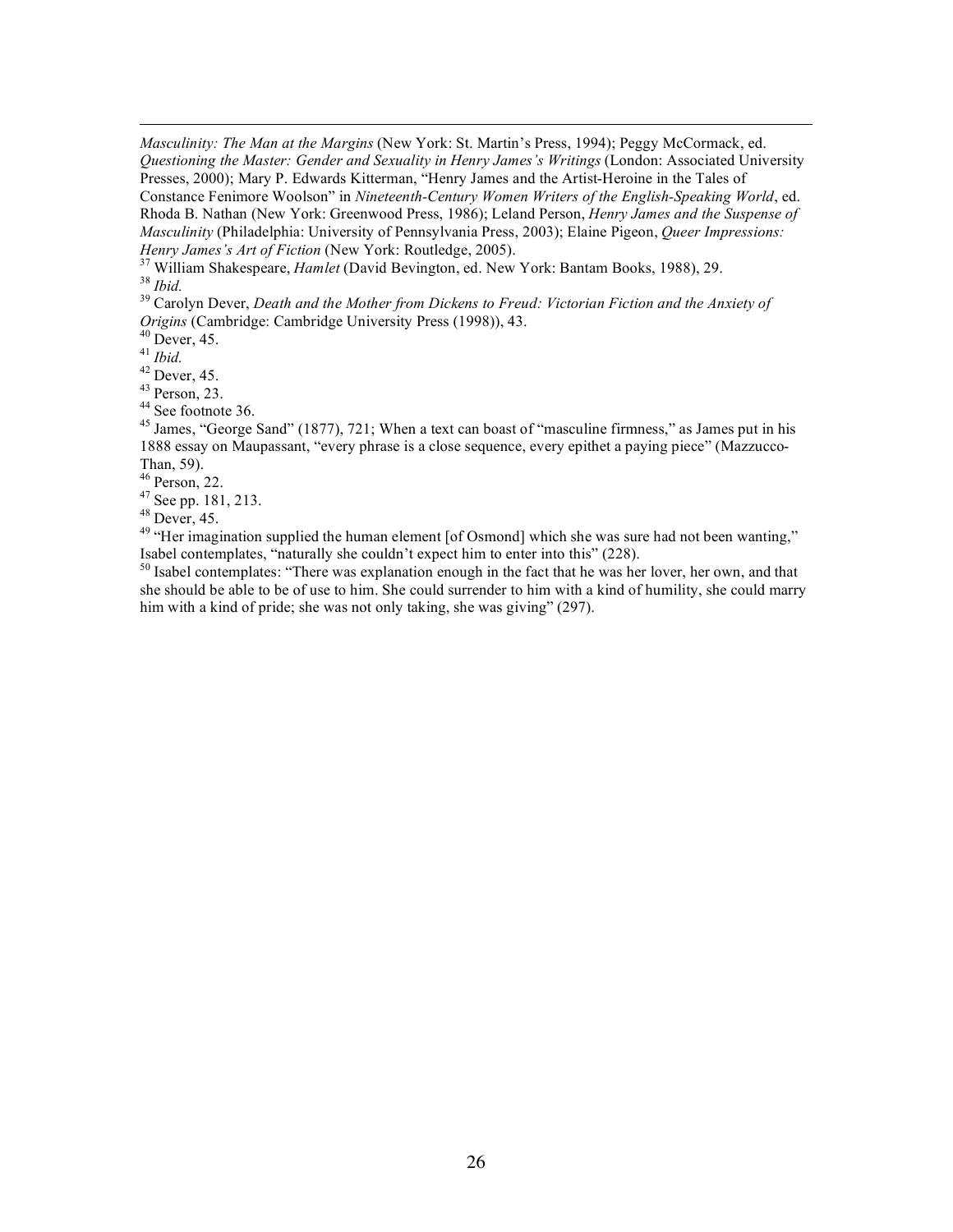### **Bibliography**

### *Primary Texts*

 $\overline{a}$ 

- James, Henry. "George Sand." *Galaxy* (July 1877). *Literary Criticism: French Writers, Other European Writers, and The Prefaces to the New York Edition*. Ed. Leon Edel. New York: Library of America, 1984. 708-34.
	- \_\_\_\_\_. "George Sand." *Nation* (July 1868). *Literary Criticism: French Writers, Other European Writers, and The Prefaces to the New York Edition*. Ed. Leon Edel. New York: Library of America, 1984. 696-701.
- \_\_\_\_\_. "George Sand: The New Life" *North American Review* (April 1902). *Literary Criticism: French Writers, Other European Writers, and The Prefaces to the New York Edition*. Ed. Leon Edel. New York: Library of America, 1984. 755-75.
- \_\_\_\_\_. "*George Sand: Sa Vie et ses Œuvres, vol. iii. (1838-1848)*." *Quarterly Review* (April 1914). *Literary Criticism: French Writers, Other European Writers, and The Prefaces to the New York Edition*. Ed. Leon Edel. New York: Library of America, 1984. 775-98.
- \_\_\_\_\_. "Letter from Paris: George Sand." *New York Tribune* (July 22 1876). *Literary Criticism: French Writers, Other European Writers, and The Prefaces to the New York Edition*. Ed. Leon Edel. New York: Library of America, 1984. 702-8.
- \_\_\_\_\_. "Letter from Paris: The Late George Sand." *New York Tribune* (July 1 1876). *Literary Criticism: French Writers, Other European Writers, and The Prefaces to the New York Edition*. Ed. Leon Edel. New York: Library of America, 1984. 701- 2.
	- \_\_\_\_\_. *Notes on Novelists with Some Other Notes*. London: Dent, 1914.
- \_\_\_\_\_. "She and He: Recent Documents." *Yellow Book* (January 1897). *Literary Criticism: French Writers, Other European Writers, and The Prefaces to the New York Edition*. Ed. Leon Edel. New York: Library of America, 1984. 736-55.
- \_\_\_\_\_. *The Portrait of a Lady*. New York: Norton and Company, 1908 (Second Edition, ed. Robert D. Bamberg, 1995).

#### *Secondary Texts*

Blair, Sara. "In the House of Fiction: Henry James and the Engendering of Literary Mastery" in *Henry James's New York Edition: The Construction of Authorship*, ed. David McWhirter. Stanford: Stanford University Press, 1995. 58-73.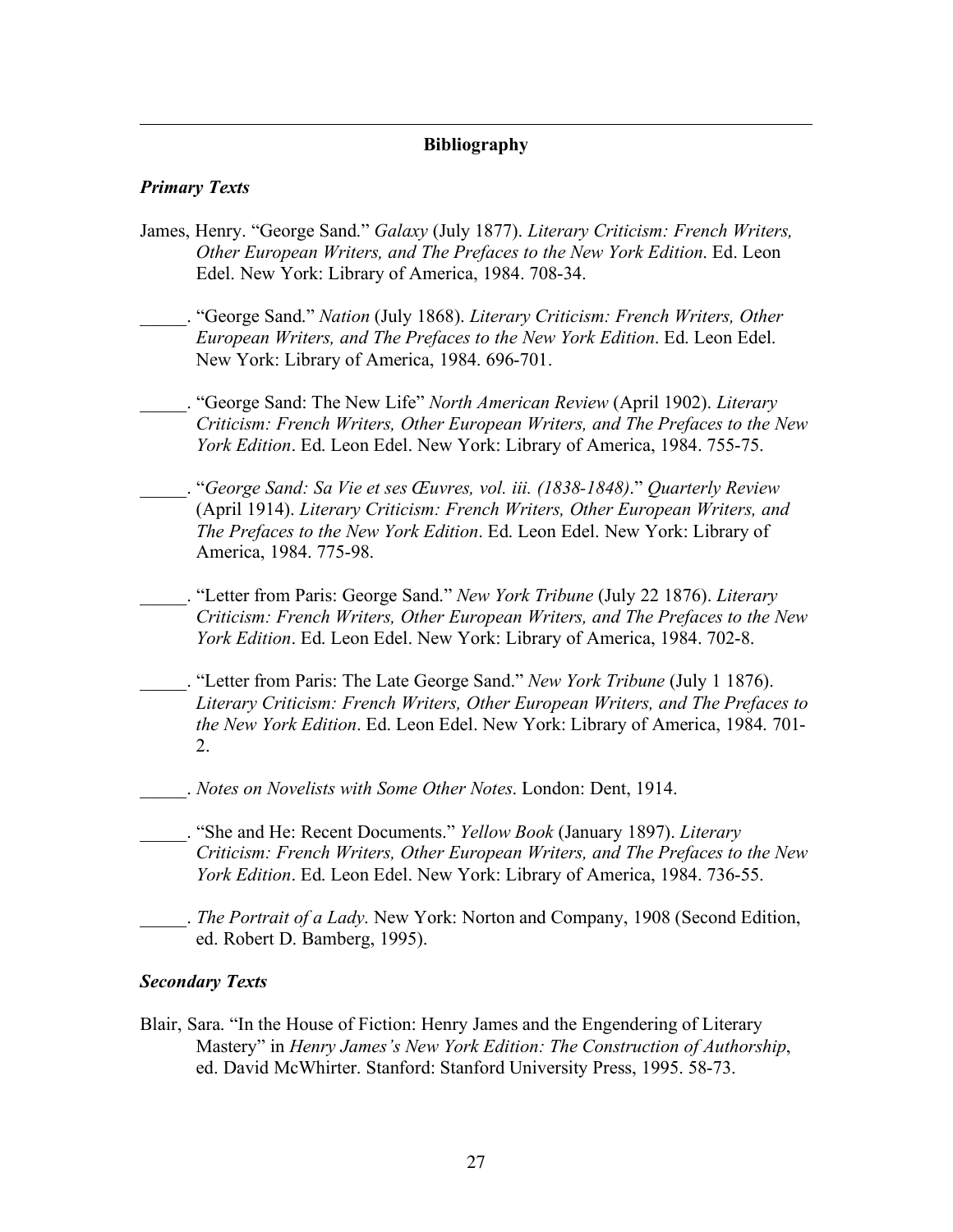Cannon, Kelly. *Henry James and Masculinity: The Man at the Margins*. New York: St. Martin's Press, 1994.

Cutting, Andrew. *Death in Henry James*. New York: Palgrave Macmillan, 2005.

 $\overline{a}$ 

- Daugherty, Sarah B. "James and the Representation of Women: Some Lessons of the Master(')s" in *Questioning the Master: Gender and Sexuality in Henry James's Writings*, ed. Peggy McCormack. London: Associated University Presses, 2000.
- Dever, Carolyn. *Death and the Mother from Dickens to Freud: Victorian Fiction and the Anxiety of Origins*. Cambridge: Cambridge University Press, 1998.
- Ender, Evelyne. *Sexing the Mind: Nineteenth-Century Fictions of Hysteria*. Ithaca: Cornell University Press, 1995.
- Freedman, Jonathan. "James, Pater, and the Dreaming of Aestheticism" in *Isabel Archer*, ed. Harold Bloom. New York: Chelsea, 1992 (152-63).
- Gilbert, Sandra M. and Susan Gubar. *The Madwoman in the Attic: The Woman Writer and the Nineteenth-Century Literary Imagination*, 2nd Ed. New Haven: Yale University Press, 2000.
- Hadley, Tessa. *Henry James and the Imagination of Pleasure*. Cambridge: Cambridge University Press, 2002.
- Kitterman, Mary P. Edwards. "Henry James and the Artist-Heroine in the Tales of Constance Fenimore Woolson" in *Nineteenth-Century Women Writers of the English-Speaking World*, ed. Rhoda B. Nathan. New York: Greenwood Press, 1986.
- Martin, Robert K. "Failed Heterosexuality in *The Portrait of a Lady*" in *Henry James and Homo-Erotic Desire*, ed. John R. Bradley. London: Macmillan Press, Ltd., 1999.
- Mazzucco-Than, Cecile. *"A Form Foredoomed to Looseness": Henry James's Preoccupation with the Gender of Fiction*. New York: Peter Lang Publishing, Inc., 2002.
- McWhirter, David. "'The Whole Chain of Relation and Responsibility': Henry James and the New York Edition" in *Henry James's New York Edition: The Construction of Authorship*, ed. David McWhirter. Stanford: Stanford University Press, 1995.
- Person, Leland. *Henry James and the Suspense of Masculinity*. Philadelphia: University of Pennsylvania Press, 2003.